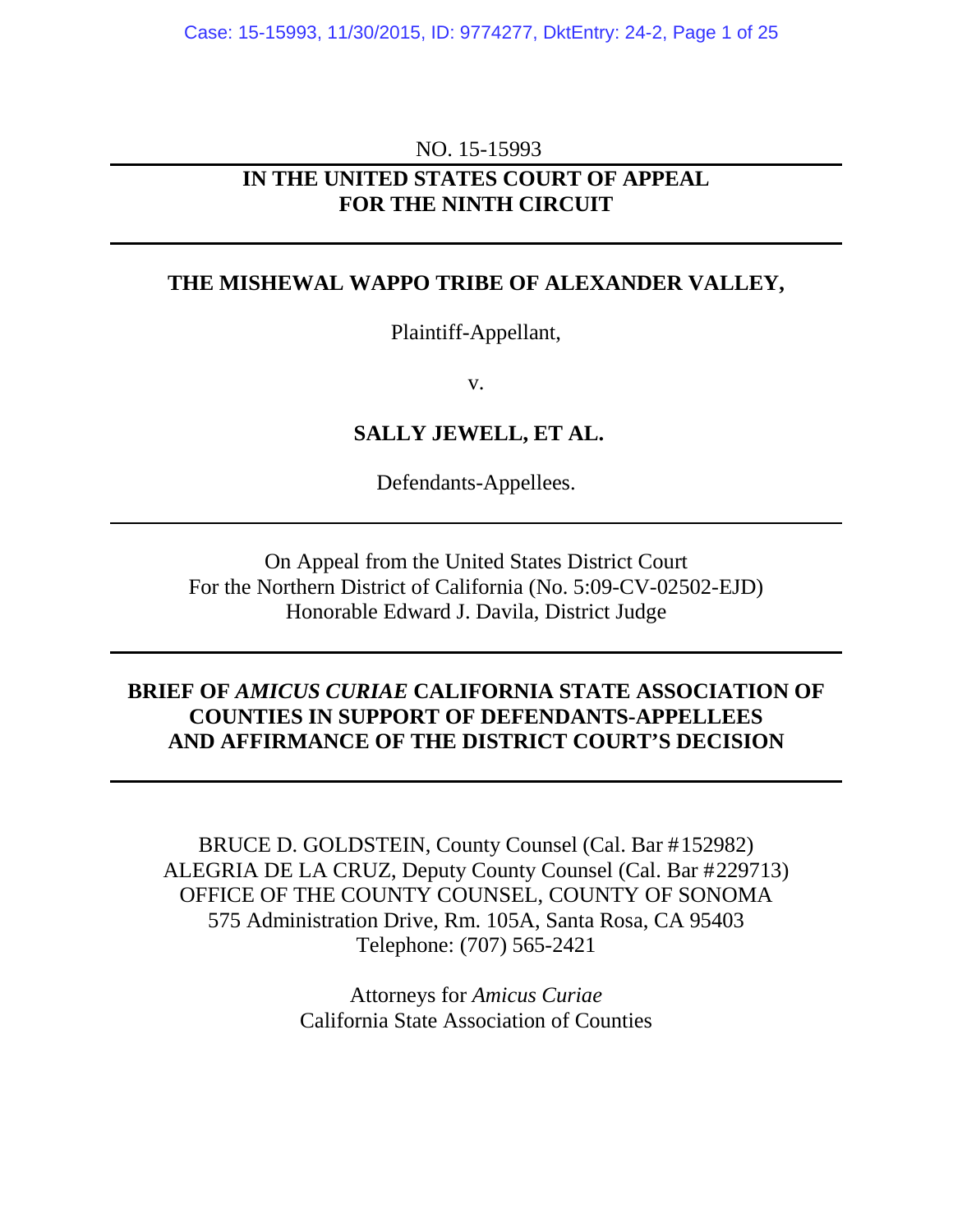# **TABLE OF CONTENTS**

| $\mathbf{I}$ . |                                                                                                                                            |
|----------------|--------------------------------------------------------------------------------------------------------------------------------------------|
| II.            |                                                                                                                                            |
|                | A. A SIX YEAR STATUTE OF LIMITATIONS APPLIES TO                                                                                            |
|                | B. COUNTIES HAVE A LONG HISTORY OF ENGAGING WITH<br>TRIBAL GOVERNMENTS IN THE ADMINISTRATIVE<br>PROCESSES TO RECOGNIZE A TRIBE AND TO TAKE |
|                | 1. THE FEDERAL ACKNOWLEDGMENT PROCESS 5                                                                                                    |
|                |                                                                                                                                            |
| III.           |                                                                                                                                            |
|                | A. REVERSAL OF THE DISTRICT COURT'S DECISION WOULD<br>DISRUPT THE LONG-STANDING LEGAL RELATIONS                                            |
|                | <b>B. THE DISTRICT COURT CORRECTLY FOUND THAT</b><br>APPELLANT'S CLAIMS ARE TIME-BARRED AND THAT<br>EQUITABLE TOLLING IS INAPPROPRIATE  13 |
|                | C. EVEN IF THE COURT REACHES APPELLANT'S<br>CLAIMS, APPELLANT'S CHALLENGE IS INVALID  16                                                   |
| IV.            |                                                                                                                                            |
|                |                                                                                                                                            |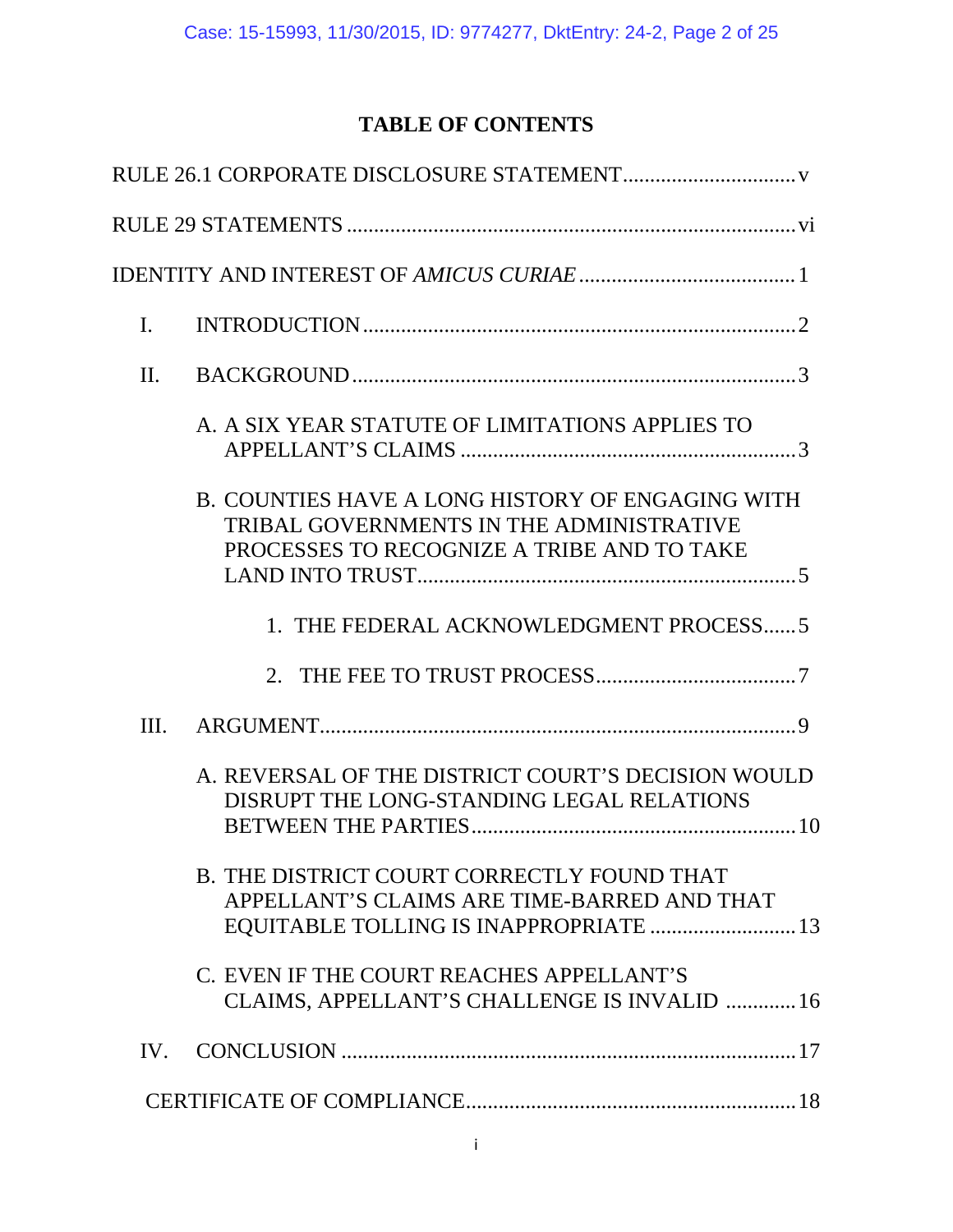# **TABLE OF AUTHORITIES**

# **Cases**

| Big Spring v. U.S. Bureau of Indian Affairs, 767 F.2d 614 (9th Cir. 1985)15  |
|------------------------------------------------------------------------------|
| Cedars-Sinai Med. Ctr. v. Shalala, 125 F.3d 765 (9th Cir. 1997)15            |
| City of Sherrill v. Oneida Indian Nation of N.Y., 544 U.S. 197 (2005)9       |
| De La Torre v. United States, No. C 02-1942 CRB, 2004 U.S. Dist. LEXIS 18500 |
|                                                                              |
|                                                                              |
|                                                                              |
| Herr v. U.S. Forest Serv., No. 14-2381, 2015 U.S. App. LEXIS 17643           |
|                                                                              |
| Historic Eastern Pequots v. Salazar, 934 F. Supp. 2d 272 (D.D.C. 2013)7      |
| Hopland Band of Pomo Indians v. U.S., 855 F.2d 1573 (Fed. Cir. 1988)4, 14    |
|                                                                              |
| John R. Sand & Gravel Co. v. United States, 552 U.S. 130 (2008) 15           |
|                                                                              |
|                                                                              |
| San Joaquin or Big Sandy Band of Indians, et al. v. James Watt, et al.       |
|                                                                              |
| Schaghticoke Tribal Nation v. Kempthorne, 587 F.3d 132 (2d Cir. 2009) 6      |
| Scotts Valley Band of Pomo Indians of the Sugar Bowl Rancheria v.            |
|                                                                              |
|                                                                              |
|                                                                              |
|                                                                              |
|                                                                              |
|                                                                              |
|                                                                              |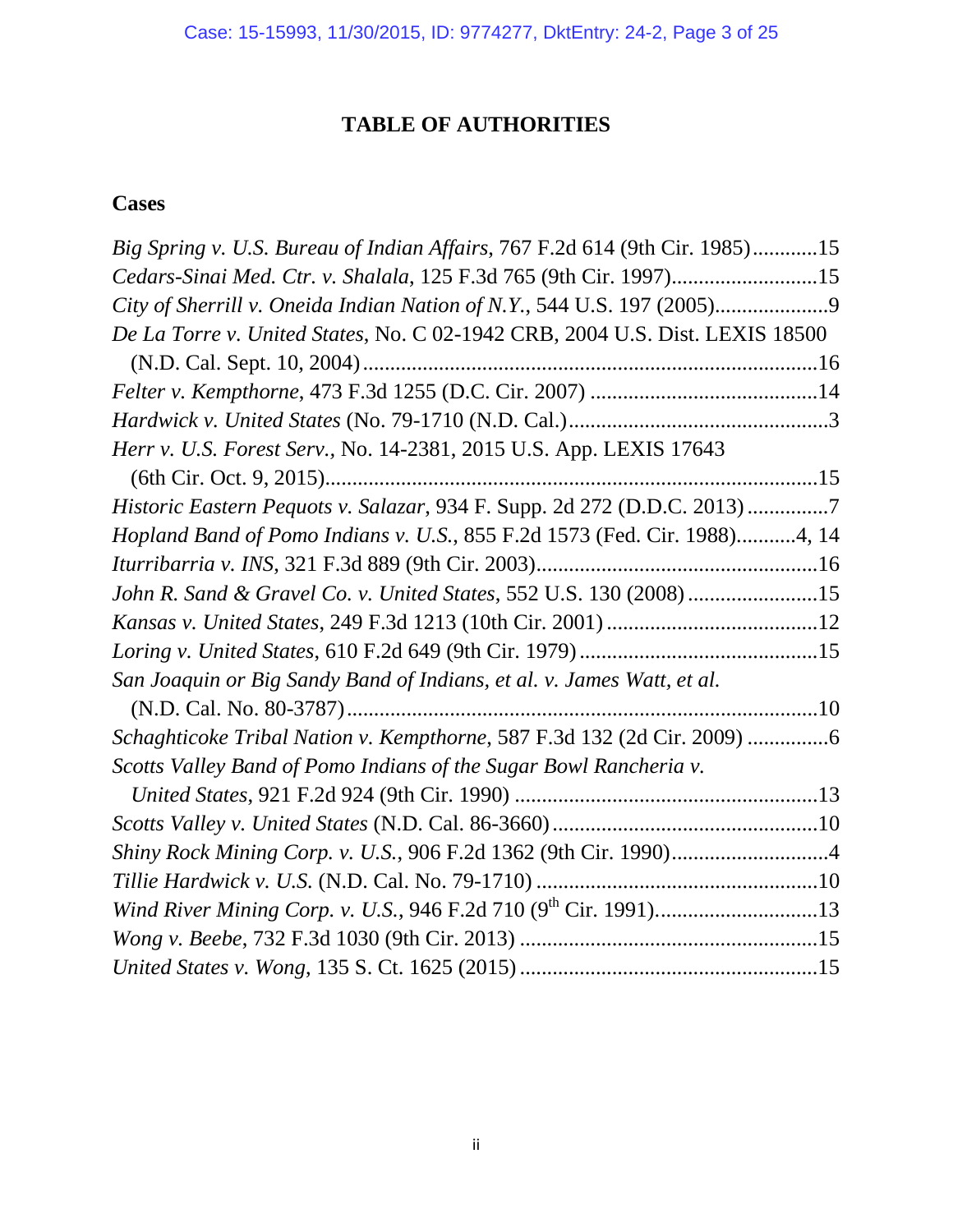# **Statutes**

# **Regulations**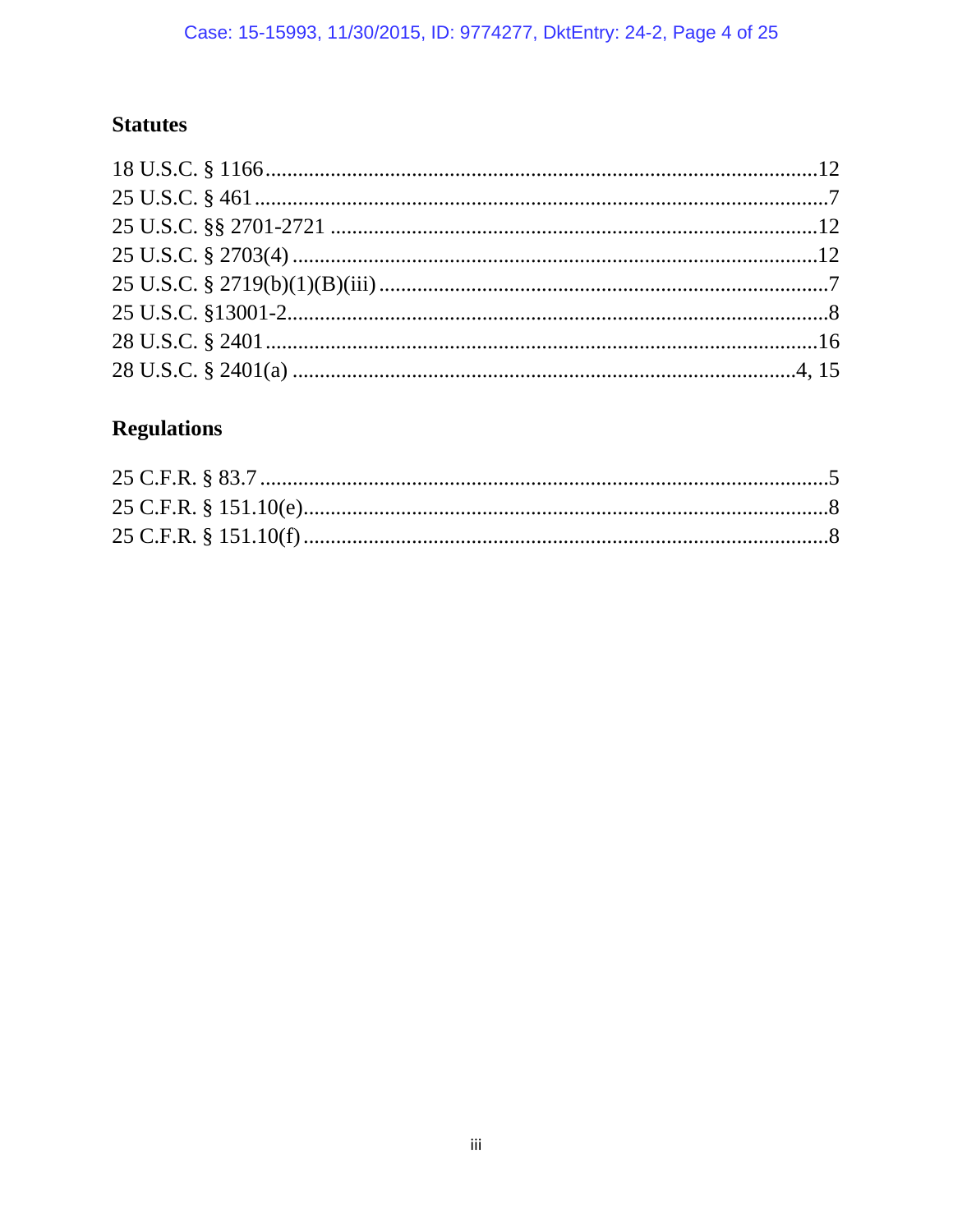# **RULE 26.1 CORPORATE DISCLOSURE STATEMENT**

Pursuant to Rule 26.1 of the Federal Rules of Appellate Procedure, *amicus curiae* the California State Association of Counties avers that it is a nonprofit mutual benefit corporation, which does not offer stock and which is not a subsidiary or affiliate of any publicly owned corporation.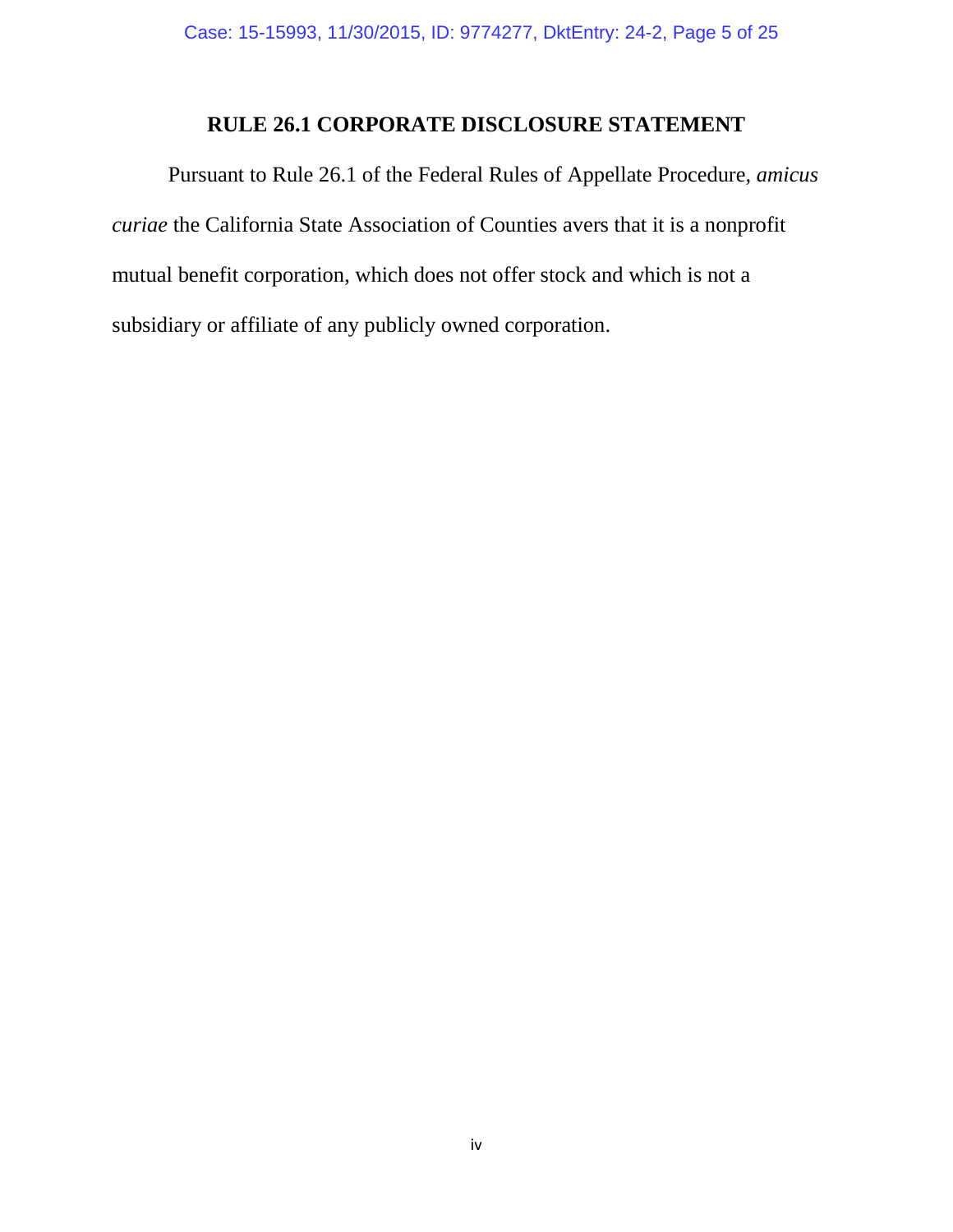### **RULE 29 STATEMENTS**

This brief of *amicus curiae* is submitted under the Federal Rule of Appellate Procedure 29(a).

Pursuant to Federal Rule of Appellate Procedure 29(c)(5), the California State Association of Counties states that no party's counsel has authored this *amicus curiae* brief in whole or in part; no party or party's counsel has contributed money intended to fund the preparation or submission of this brief; and no person or entity other than the *amicus curiae* and its counsel has contributed money intended to fund the preparation or submission of this brief.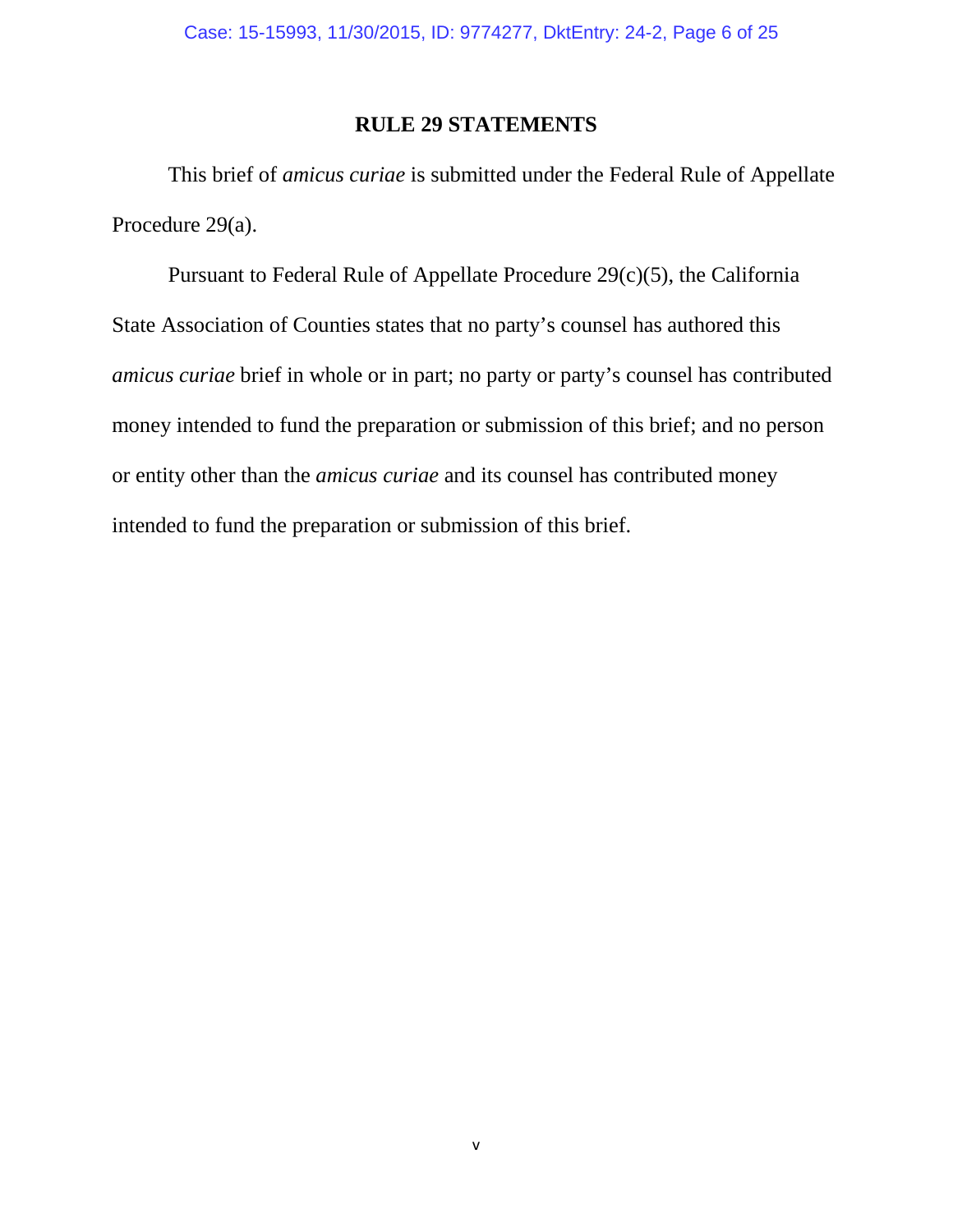### **IDENTITY AND INTERESTS OF** *AMICUS CURIAE*

The California State Association of Counties ("CSAC" or "Counties") respectfully submits this *amicus curiae* brief in support of Defendant-Appellee Sally Jewell, in her official capacity as Secretary of the Interior.

CSAC is a nonprofit corporation with a membership consisting of 58 California counties. CSAC sponsors a Litigation Coordination Program, which is administered by the County Counsel's Association of California and overseen by the Association's Litigation Overview Committee, comprised of county counsels throughout the state. The Litigation Overview Committee monitors litigation of concern to counties statewide and has determined that member counties have a substantial interest in this case.

Counties have long participated in the administrative processes that govern the complex determinations related to the federal recognition of a tribe and the taking of land into trust for the tribe. While Counties admit that the administrative processes do not always achieve their desired result, these processes are the only opportunity to ensure that the federal government formally consider local governmental interests and concerns.[1](#page-6-0) A reversal of the district court's decision in

<span id="page-6-0"></span> $1$  CSAC is a leading advocate on the federal level for reforms to the Department of Interior's fee-to-trust process. *See, e.g.,* Letter from Matt Cate, CSAC Executive Director, to John Barrasso, Chairman, Senate Committee on Indian Affairs (July 28, 2015) (supporting the Interior Improvement Act (2015 S. 1879), available at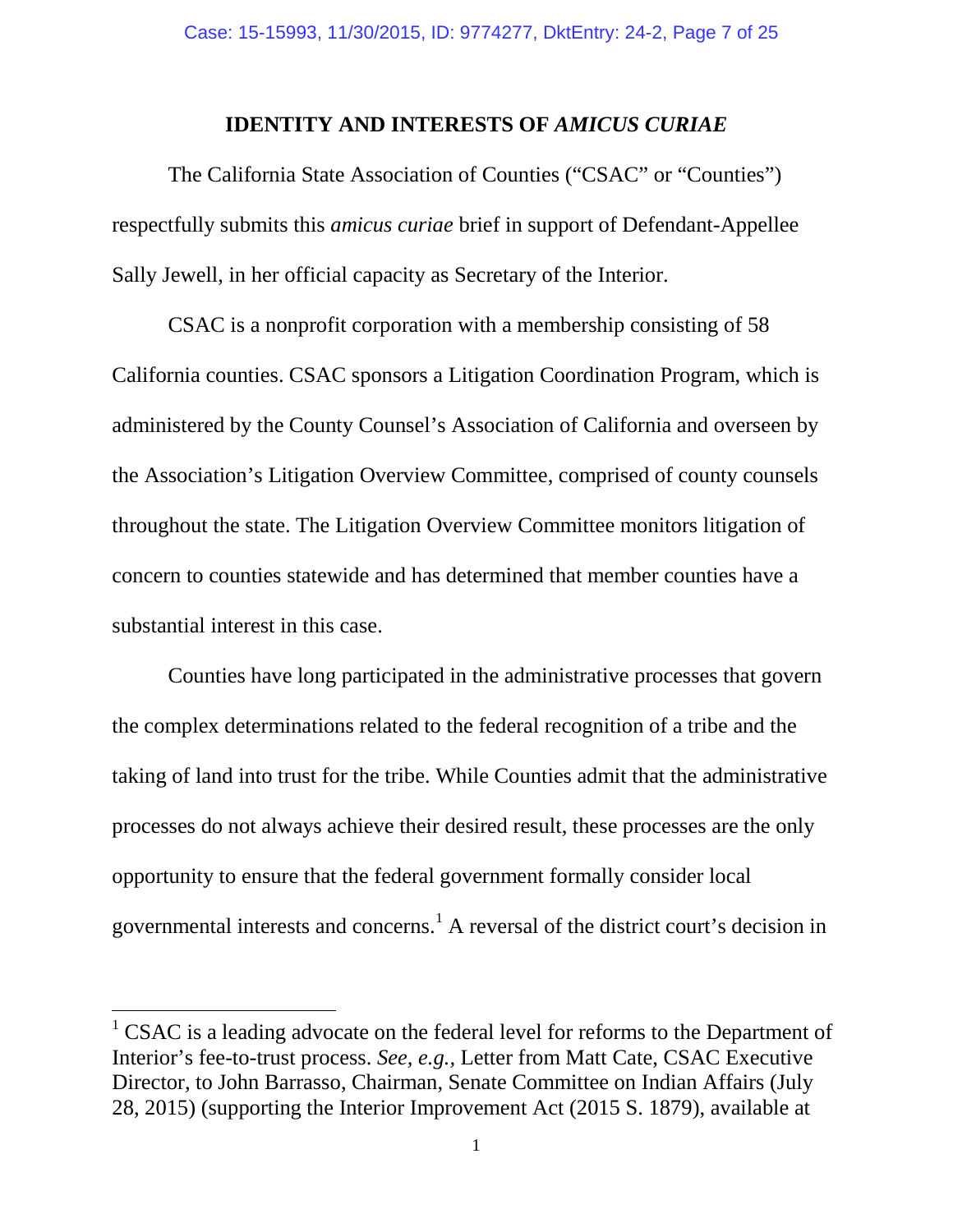this case would open the floodgates in other jurisdictions throughout the state to disregard the long-established administrative processes and statutes of limitations preventing untimely claims against the Department of the Interior. Further, reversing the district court's decision and granting the broad remedies requested by Appellant would compromise Counties' ability to engage in long-standing government-to-government processes designed to consider and protect local governmental concerns and interests.

### **I. INTRODUCTION**

 $\overline{a}$ 

All parties must be required to follow the carefully crafted regulatory framework to ensure federal acknowledgement and fee-to-trust decisions consider the important perspectives and concerns of local governments and other stakeholders, and to quiet claims that are time-barred. The Department of the Interior's acknowledgement and fee-to-trust administrative processes provide Counties the opportunity to articulate their unique interests. Further, these administrative processes reflect the proper division between the executive and judicial branches of government. The district court appropriately enforced the statute of limitations here, and refused to allow Appellant to go forward and evade the requisite administrative processes. Counties respectfully urge this Court to

http://www.counties.org/sites/main/files/fileattachments/csac\_letter\_of\_support\_to\_chairman\_barrasso\_-\_s\_\_1879.pdf.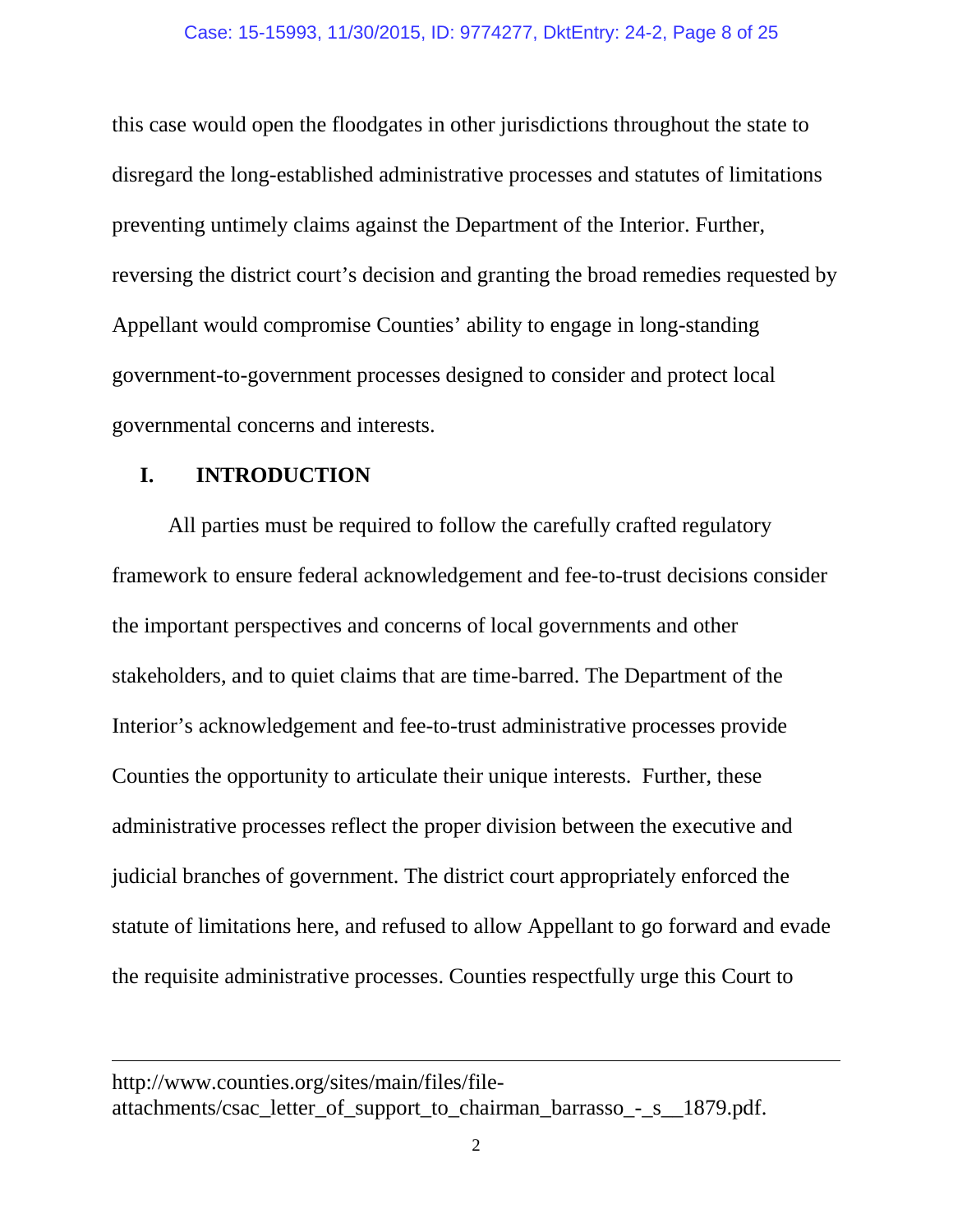affirm the district court's decision to grant the Secretary's Motion for Summary Judgment and to dismiss the Appellant's Motion for Summary Judgment.

# **II. BACKGROUND**

 $\overline{a}$ 

# **A. A SIX YEAR STATUTE OF LIMITATIONS APPLIES TO APPELLANT'S CLAIMS**

Appellant's action hinges on the Department of the Interior's termination of the Alexander Valley Rancheria in 1959, allegedly followed by a corresponding failure to have included the Mishewal Wappo Tribe on the list of federally recognized tribes. *See* Amended Complaint at pp. 1-2 (claiming the government formally recognized the Mishewal Wappo Tribe until 1959); p. 13 (claiming the 1959 termination was unlawful); p. 23 (claiming the tribe must be recognized because the termination was unlawful).

In 2009, Appellant filed its complaint in the district court for the Northern District of California seeking federal recognition of the Tribe and requesting the federal government take lands into trust on behalf of the Tribe. $<sup>2</sup>$  $<sup>2</sup>$  $<sup>2</sup>$  Appellant's</sup>

<span id="page-8-0"></span> $2$  Notably, Appellant's complaint came 30 years after former members of terminated Rancherias, including the Alexander Valley Rancheria, challenged the Department of the Interior's actions in a 1979 complaint, claiming that the Department had not followed the requirements of the Termination Act. In *Hardwick v. United States* (No. 79-1710 (N.D. Cal.)), pursuant to a stipulated judgment (Dec. 23, 1985 Order) the Department recognized the tribes of 17 rancherias. The Alexander Valley Rancheria was not included in that remedy, and was dismissed without prejudice. Instead of refiling those claims, as provided by the stipulated judgment, in a letter to the Department, Appellant requested that its "relationship with the United States be re-established as [it] was before the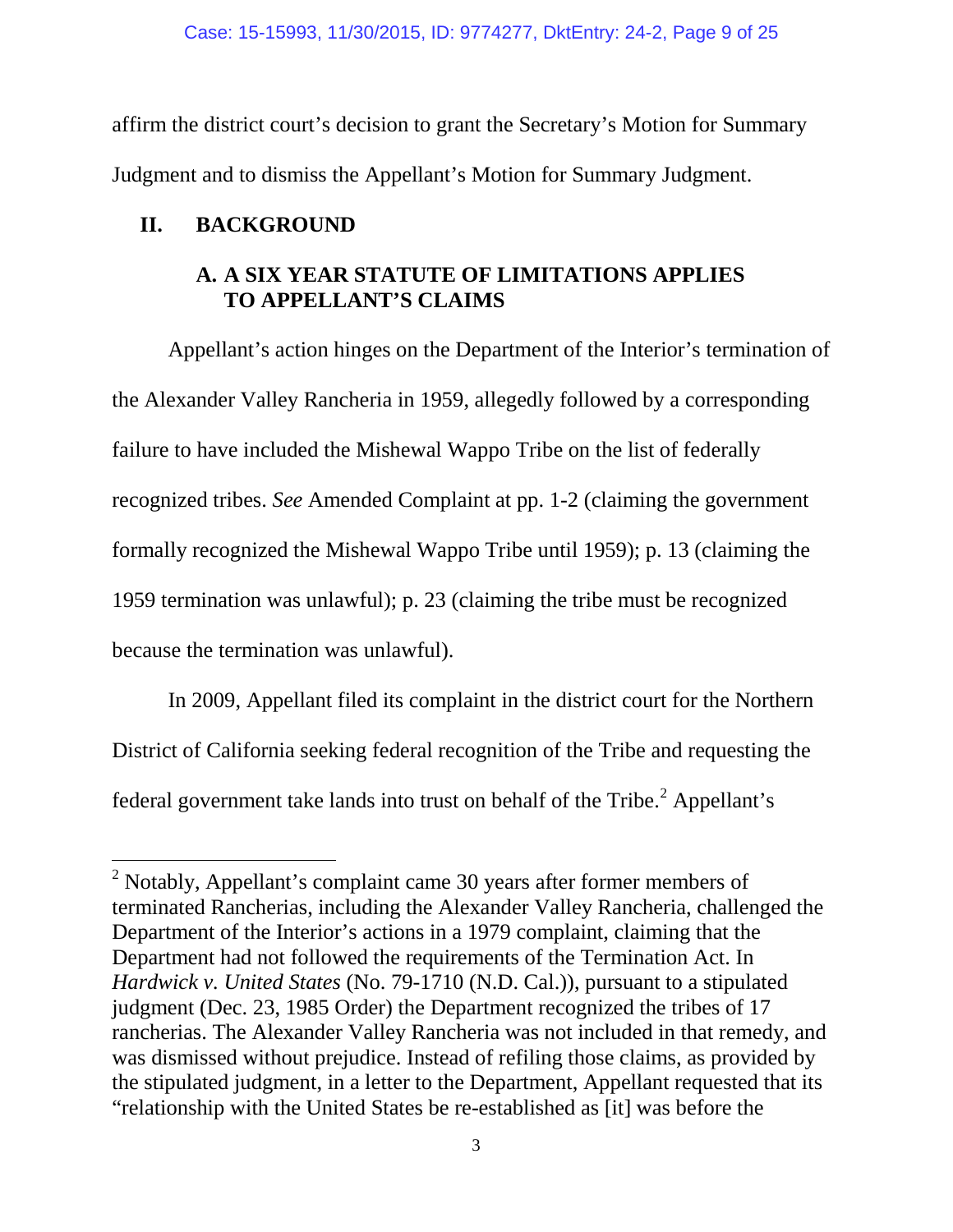claims, however, have been foreclosed for decades, as they are governed by 28 U.S.C. § 2401(a), which provides that "every civil action commenced against the United States shall be barred unless the complaint is filed within six years after the right of action first accrues." This six-year statute of limitations applies to Indian groups "in the same manner as against any other litigant seeking legal redress or relief from the government." *Hopland Band of Pomo Indians v. U.S.*, 855 F.2d 1573, 1576 (Fed. Cir. 1988).

The challenged termination was proposed, voted on, and announced in the Federal Register in 1961, 54 years ago. Appellant concedes that residents of the Rancheria voted for termination in 1959 (Amended Complaint, at p. 7, ¶ 21) and acknowledges the 1961 Federal Register proclamation (*Id*., at p. 11, ¶ 40). Appellant's action thus accrued in 1959, and certainly no later than 1961. *Hopland, supra*, 855 F.2d at 1577 ("[A] claim first accrues when all the events have occurred which fix the alleged liability of the defendant and entitle the Plaintiff to institute an action") (citations and internal quotes omitted). Although actual notice of government action is not required to trigger the statute of limitations; accrual also occurs upon publication of a notice in the Federal Register. *Shiny Rock Mining Corp. v. U.S.*, 906 F.2d 1362, 1364-65 (9th Cir. 1990). To the extent that equitable

unlawful termination." *See* Appellee's Special Excerpts to the Record (SER) 29- 31.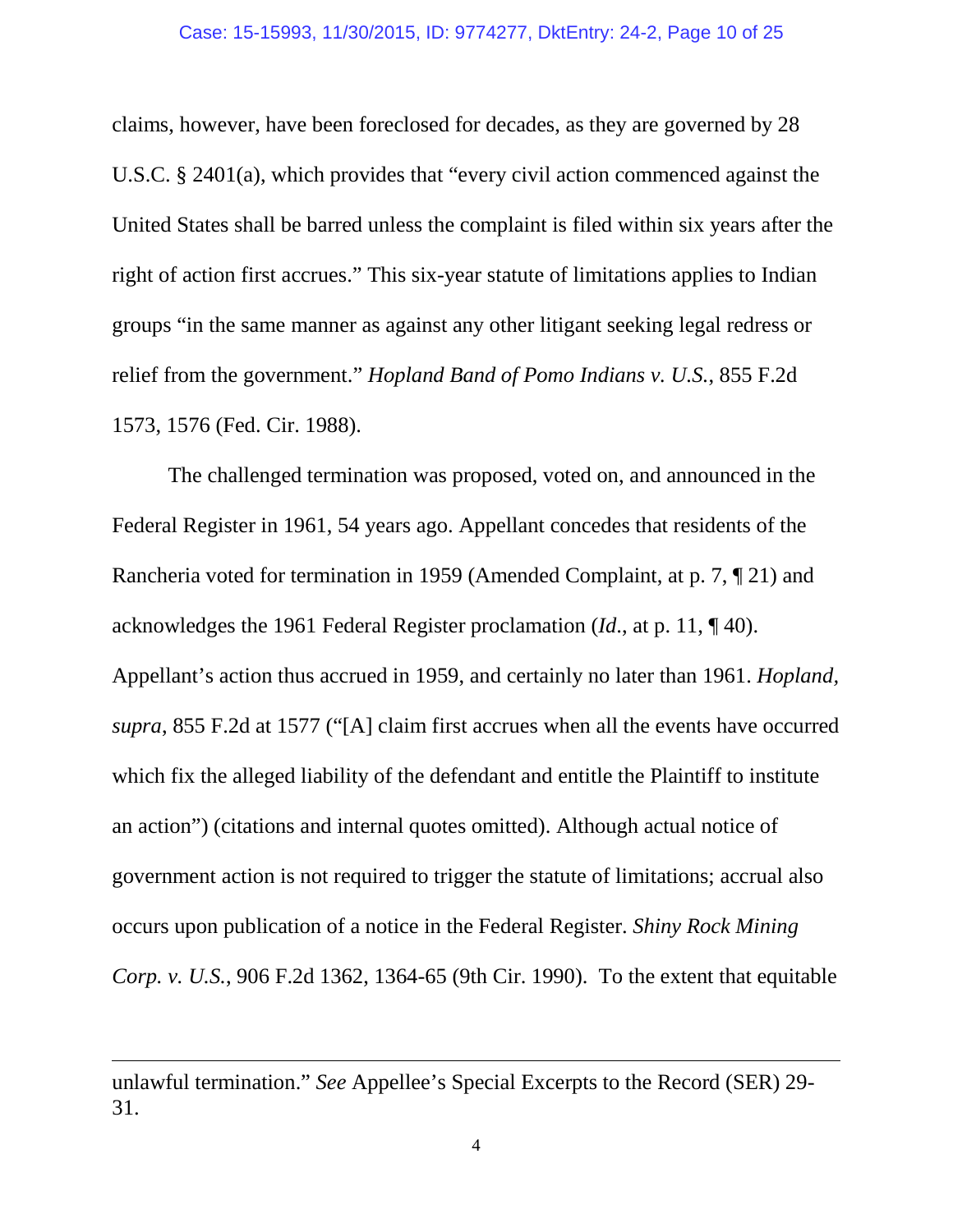tolling of these claims is available here, Appellant has provided no evidence to meet its burden.

## **B. COUNTIES HAVE A LONG HISTORY OF ENGAGING WITH TRIBAL GOVERNMENTS IN THE ADMINISTRATIVE PROCESSES TO RECOGNIZE A TRIBE AND TO TAKE LAND INTO TRUST**

### 1. THE FEDERAL ACKNOWLEDGEMENT PROCESS

Before a tribe qualifies for or enjoys the unique status resulting from Federal recognition, including sovereign immunity, protection of land held in trust for it by the federal government, certain tax exemptions, and the privilege of conducting onreservation gaming, they must go through the federal administrative process administered by the Bureau of Indian Affairs (BIA), under the Department of the Interior. This acknowledgement process, also known as the Part 83 process, after the section of the Code of Federal Register that implements the *Procedures for Establishing that an American Indian Group Exists as an Indian Tribe,* sets forth how tribal groups are given federal recognition as an Indian tribe. *See* 25 C.F.R. § 83.7.

This administrative process begins when an Indian group first submits a petition to the Department of the Interior documenting the ways in which it meets seven criteria for federal acknowledgement. 25 C.F.R. § 83.7. The Assistant Secretary must then publish notice of the Department of the Interior's receipt of the Acknowledgement Petition in the Federal Register.*Id.* This notice announces the

5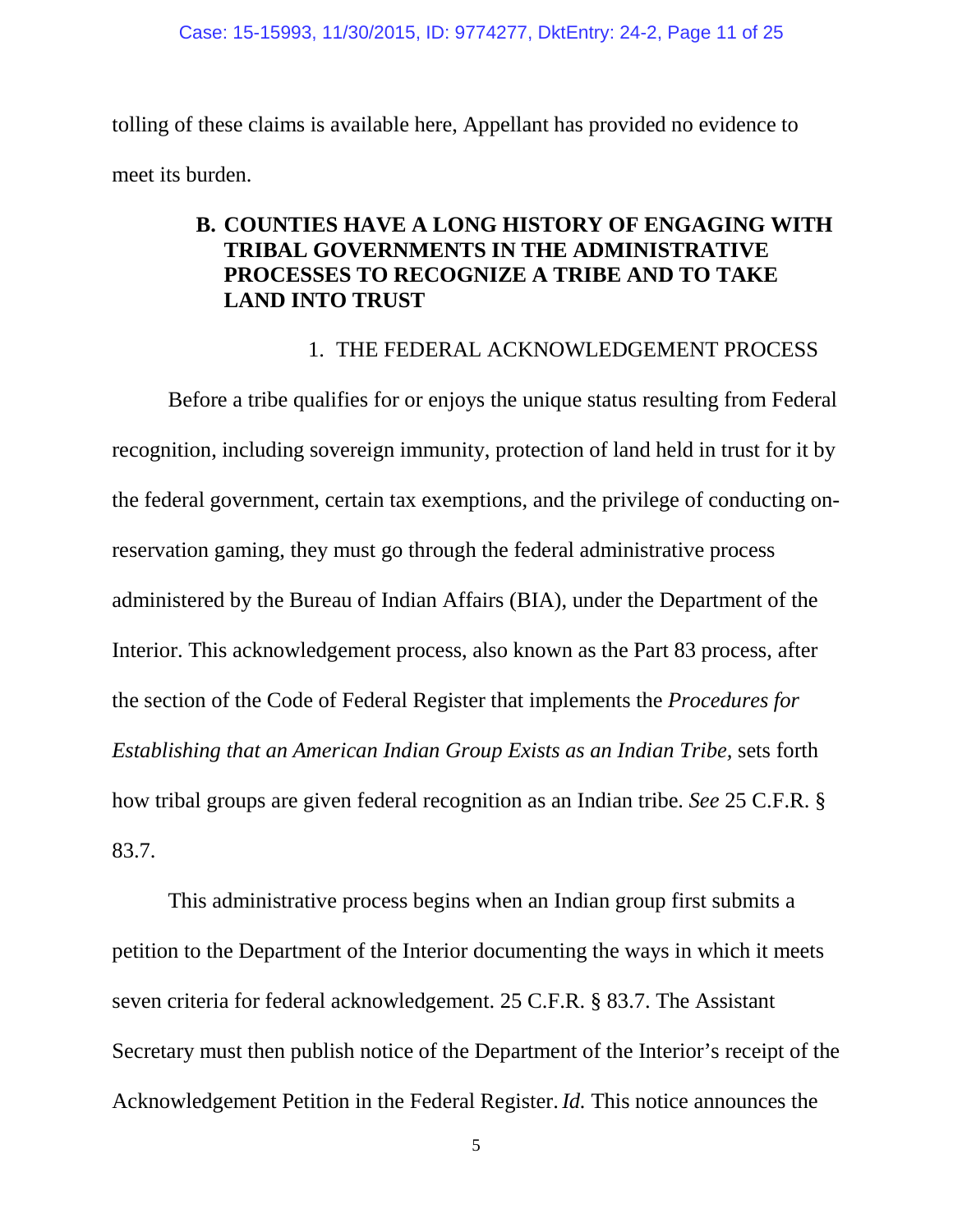opportunity for interested parties and informed parties to submit factual or legal arguments in response to the petitioner's request for acknowledgment and/or to request to be kept informed of general actions affecting the petition. *Id.* at subd. (a) and (c). The Assistant Secretary will also notify the governor and the attorney general of the state in which a petitioner is located, and any recognized tribe and other petitioner that appears to have a historical or present relationship with the petitioner or may otherwise have a potential interest in the acknowledgment determination.<sup>[3](#page-11-0)</sup> *Id.* at subd. (e). Under the regulations, an "interested party" is any party that has a legal or property interest in the outcome of the acknowledgment determination. Local governments have long engaged in this process. For example, in 2005, the Connecticut Attorney General, under the Administrative Procedure Act, successfully appealed federal recognition of the Schaghticoke and Eastern Pequot groups.<sup>[4](#page-11-1)</sup> Here, Appellant has never sought federal acknowledgment through the Part 83 process.

<span id="page-11-0"></span><sup>&</sup>lt;sup>3</sup> Neither the Appellant nor the Secretary notified potentially affected local governments of this lawsuit, even though it sought to immediately recognize Appellant as an Indian Tribe, remove County lands from County jurisdiction, place them in federal trust for the benefit of Appellant, and designate them "restored lands" eligible for full casino gaming.

<span id="page-11-1"></span><sup>4</sup> *See* press releases, briefs, and links to decisions of the Interior Board of Indian Appeals at: http://www.ct.gov/ag/cwp/browse.asp?A=2131&BMDRN= 2000&BCOB=0&C=19283. The Second Circuit upheld that Secretary of the Interior's decision not to acknowledge the Schaghticoke Tribal Nation in *Schaghticoke Tribal Nation v. Kempthorne*, 587 F.3d 132 (2d Cir. 2009), and the Supreme Court denied certiorari in 131 S.Ct. 127. In 2012, the Eastern Pequot tribe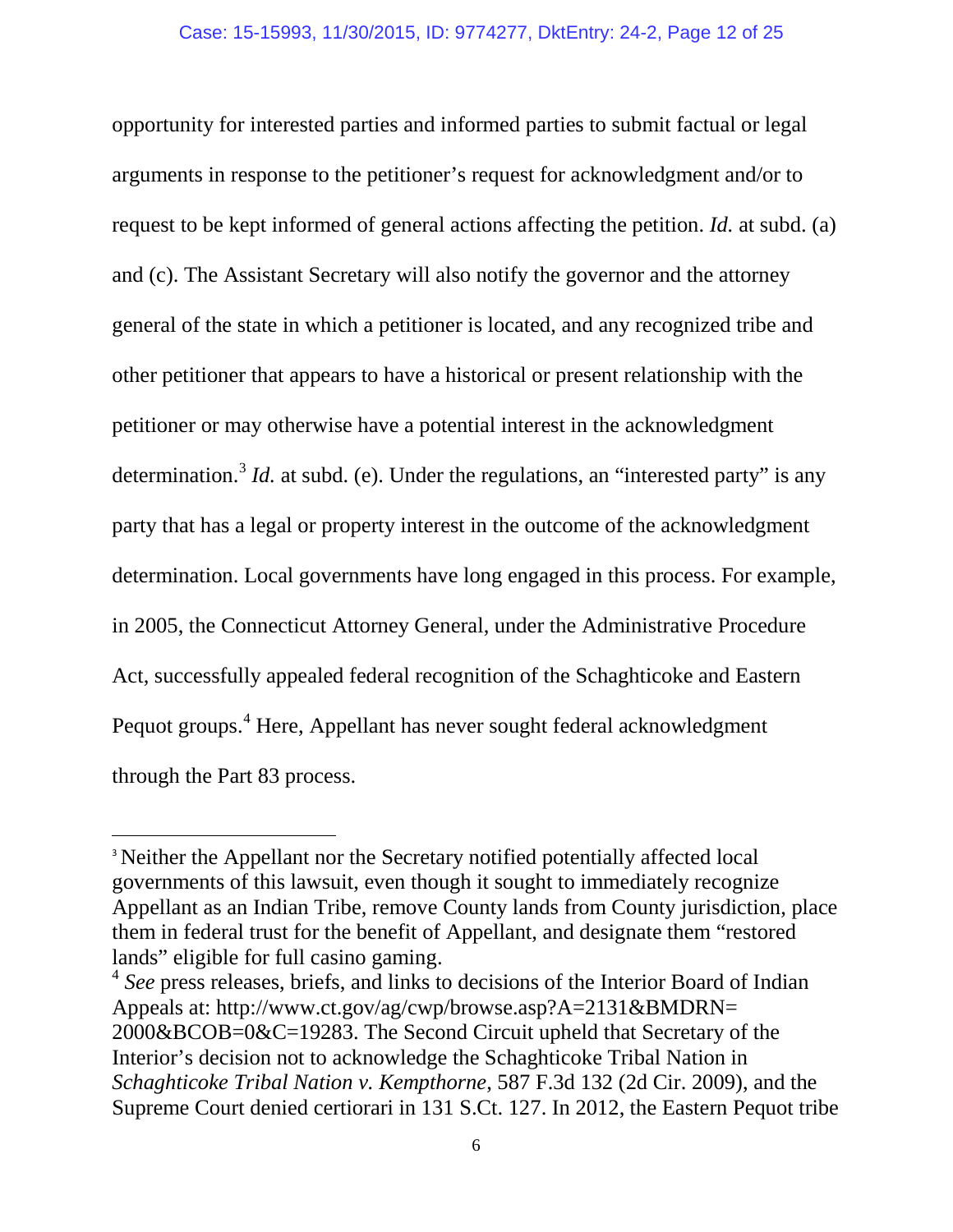#### 2. THE FEE TO TRUST PROCESS

In its original complaint, Appellant requested an order to transfer as trust "such lands owned and designated by the Tribe located within the Tribe's historically aboriginal land," and to treat these trust lands as "restored lands" as defined in 25 U.S.C. § 2719(b)(1)(B)(iii). Complaint, at p. 29,  $\P C$ . Appellant later amended its complaint to prevent the intervention by certain impacted counties, by instead seeking trust land acquisition of "all public lands held by the Department of the Interior which are not currently in use and are available for transfer that are within the Tribe's historically aboriginal land." Amended Complaint, pp. 31-32 D.<sup>[5](#page-12-0)</sup> The Secretary of the Interior has statutory authority to acquire land in trust, but only for a federally acknowledged tribe, which Appellant, notably, is not.<sup>[6](#page-12-1)</sup>

The Secretary's authority is contained in the Indian Reorganization Act (IRA), codified at 25 U.S.C. § 461 *et seq*. The Act provides the Secretary discretion to acquire "any interest in lands, water rights, or surface rights within or without existing Indian reservations . . . for the purpose of providing land for

filed a federal suit challenging the BIA's revocation of its tribal status, which was dismissed in *Historic Eastern Pequots v. Salazar*, 934 F. Supp. 2d 272 (D.D.C.

<span id="page-12-0"></span><sup>2013).&</sup>lt;br><sup>5</sup> While this action is not currently at issue, as it is necessarily subsequent to the federal acknowledgement action, Counties address it herein, as it is an immediate consequence of acknowledgement.

<span id="page-12-1"></span><sup>&</sup>lt;sup>6</sup> As noted in the Federal Appellee's Brief, "[t]he Mishewal Wappo is not, and has never been, included on Interior's official list of federally recognized Indian tribes." (Federal Appellee's Brief, at p. 16.)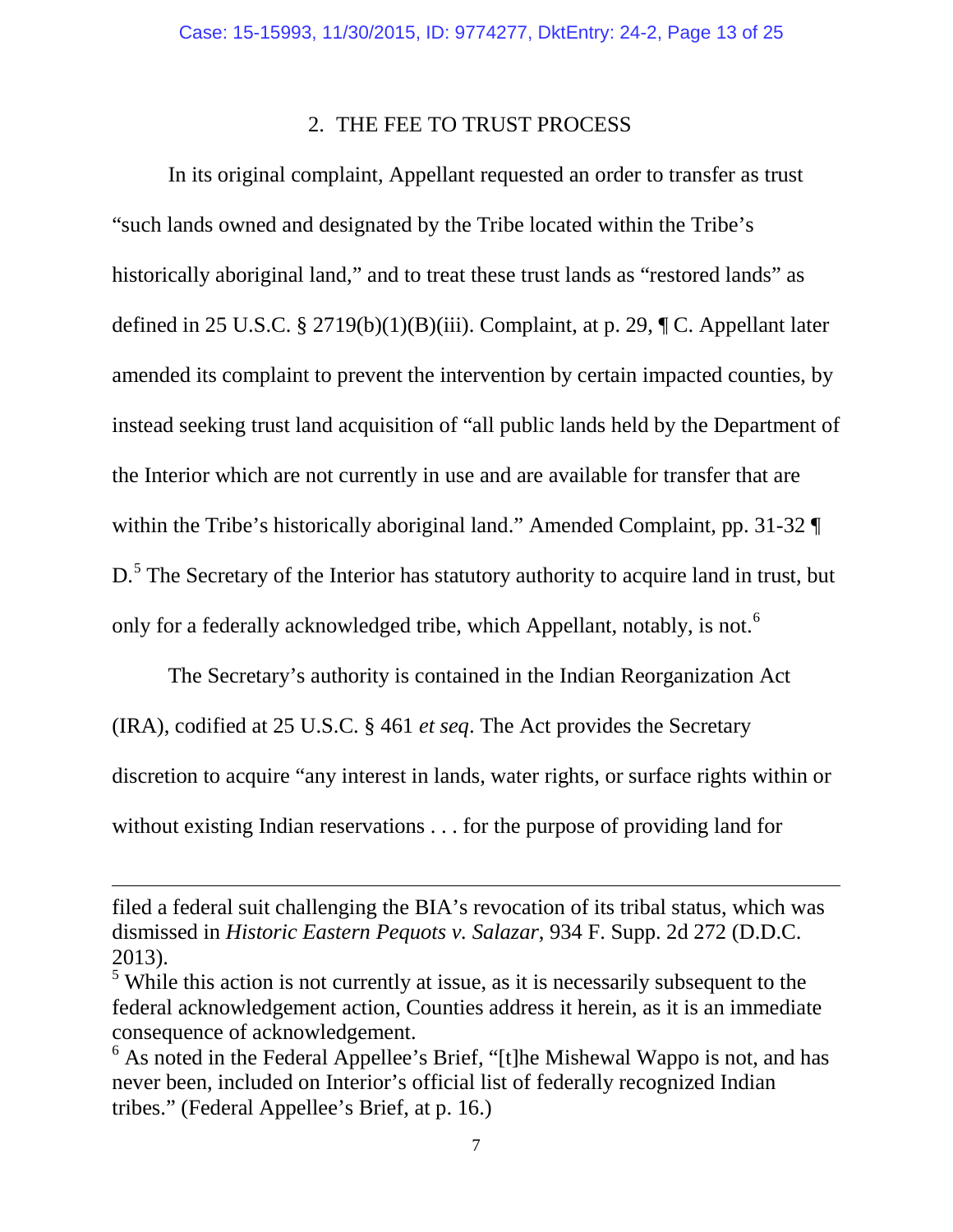Indians." *Id.* Alternatively, individual acts of Congress may authorize the discretionary or mandatory acceptance of land into trust by the Secretary. *See e.g.,*  Public Law 106-568; Graton Rancheria Restoration Act (2000) (providing for mandatory acquisition for Federated Indian of Graton Rancheria in Sonoma County); 25 U.S.C. §13001-2 (providing for discretionary acquisition for Auburn Indian Tribe in Placer County).[7](#page-13-0)

Jurisdiction over land is perhaps the primary means for a government, either tribal or county, to exercise its sovereignty. When land goes into trust, it moves outside the civil and land use jurisdiction of local government. Thus, local governments typically engage in every avenue for participation and consideration of their concerns in fee-to-trust applications by tribes. The regulatory framework for consideration of fee-to-trust applications (found in Title 25 of the Code of Federal Regulations, Part 151) requires that the Secretary consider the tax and land use consequences of acquisition. *See* 25 C.F.R. § 151.10(e) and (f). [8](#page-13-1) Those

<span id="page-13-0"></span> $\frac{7}{1}$  Tribes have also sought recognition and restored land determinations through litigation, settlements and/or court decisions, but, as presented here, that avenue is foreclosed for Appellant.

<span id="page-13-1"></span><sup>&</sup>lt;sup>8</sup> In pertinent part, the regulations set forth that the Secretary shall consider the following factors: . . .

<sup>(</sup>e) If the land to be acquired is in unrestricted fee status, the impact on the State and its political subdivisions resulting from the removal of the land from the tax rolls;

<sup>(</sup>f) Jurisdictional problems and potential conflicts of land use which may arise; ...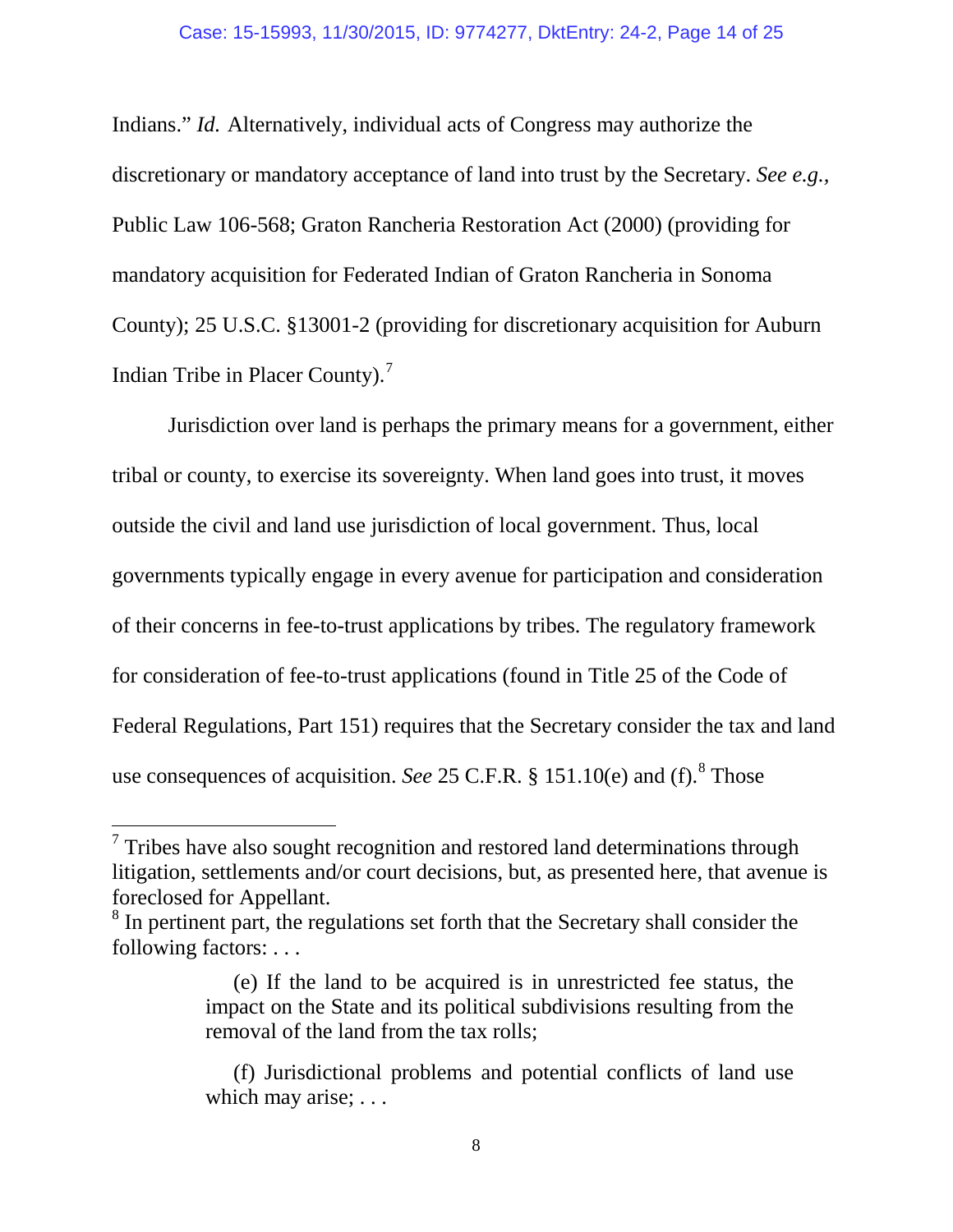regulations "are sensitive to the complex interjurisdictional concerns that arise when a tribe seeks to regain sovereign control over territory" and require the Secretary to consider, *inter alia*, "[j]urisdictional problems and potential conflicts of land use which may arise." *City of Sherrill v. Oneida Indian Nation of N.Y.*, 544 U.S. 197, 220-21 (2005). Counties have long taken positions on trust applications, as it is their key opportunity to affect the process or to begin negotiations to reach an agreement with a tribe to address county concerns. Counties' comments and positions may also then form part of the formal record of the matter.

### **III. ARGUMENT**

Allowing Appellant to revive claims far outside the applicable statute of limitations would have significant impacts on Counties statewide. Counties have long engaged in the administrative processes that are required to federally acknowledge an Indian tribe and to take land into trust on behalf of a tribe. While other California tribes have successfully challenged alleged unlawful termination and distribution of rancheria lands, Appellant comes more than five decades too late. In that intervening time, Counties engaged in land use planning and exercised its local jurisdictional, taxing and regulatory authority over that distributed land. The district court was correct in finding that Appellant's claims are time-barred, or at best, unripe, as Appellant has also failed to exhaust its administrative remedies.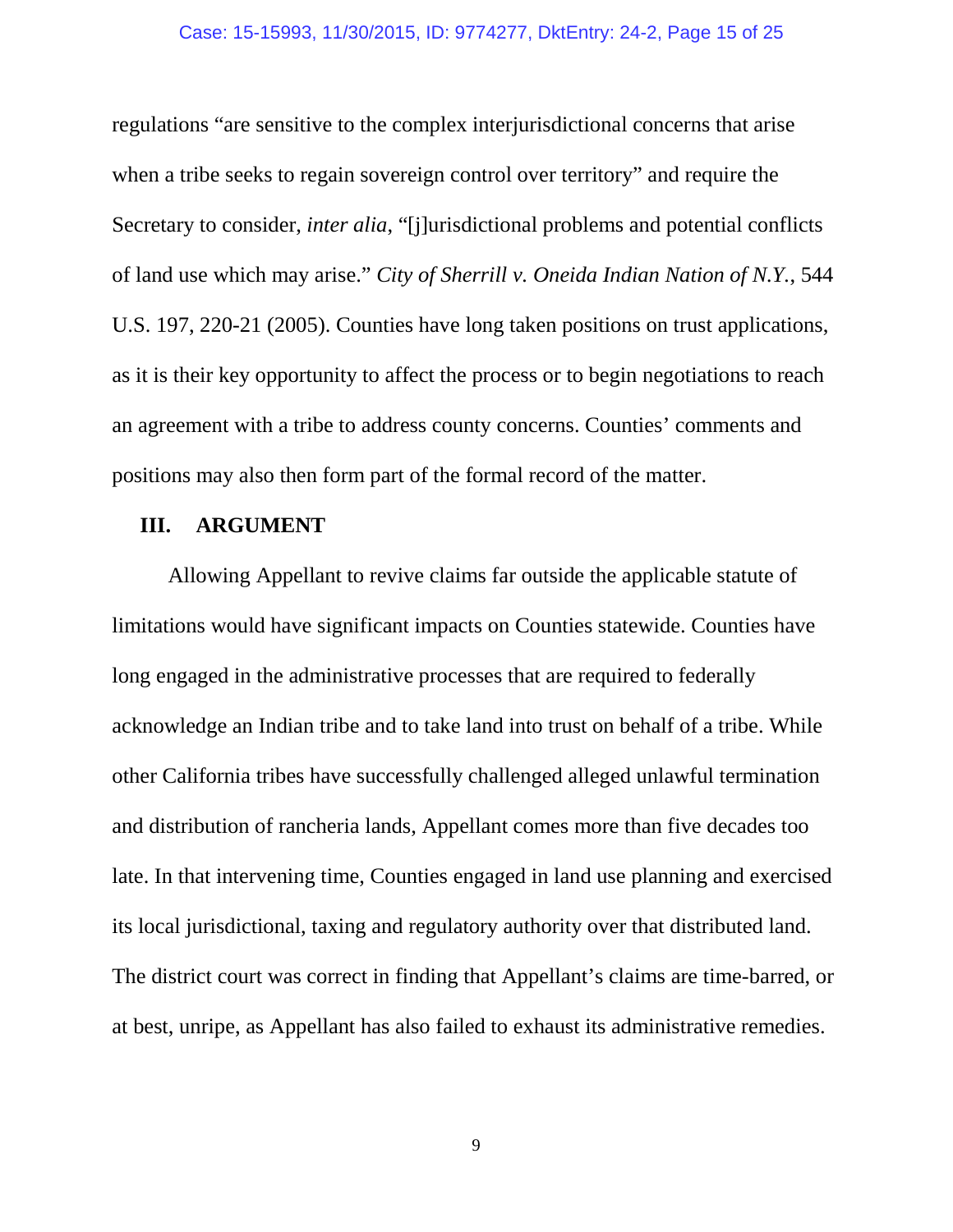### **A. REVERSAL OF THE DISTRICT COURT'S DECISION WOULD DISRUPT THE LONG-STANDING LEGAL RELATIONS BETWEEN THE PARTIES**

Appellant's requested relief would require the Court to combine a series of complex administrative determinations in one court order. Such relief is not only foreclosed by the statute of limitations, but would also seriously impair Counties' ability to engage in the administrative processes that govern both federal acknowledgement and taking land into trust for a tribe. Additionally, granting such relief would significantly impact a number of counties throughout the State who are similarly situated to the instant facts.

California tribes' unique history and experience with the 1958 California Rancheria Termination Act and a 1964 Amendment to the Act resulted in termination of approximately 46 Rancherias. Many tribes have sought restoration, through a combination of litigation, administrative, congressional action.<sup>[9](#page-15-0)</sup> Still, of the approximately 46 terminated Rancherias, only 31 have been restored. In an attempt to understand the scope of the impact of this case, the undersigned conducted an informal literature and media review that found six Indian groups throughout California, including the Mishewal Wappo, are currently attempting to access the federal acknowledgment process and/or to seek restoration of their

<span id="page-15-0"></span><sup>9</sup> *See, e.g., Tillie Hardwick v. U.S.* (N.D. Cal. No. 79-1710); *San Joaquin or Big Sandy Band of Indians, et al. v. James Watt, et al.* (N.D. Cal. No. 80-3787); *Scotts Valley v. United States* (N.D. Cal. 86-3660); Public Law No. 10-454, 108 Stat. 4793 (restoring the Auburn Rancheria).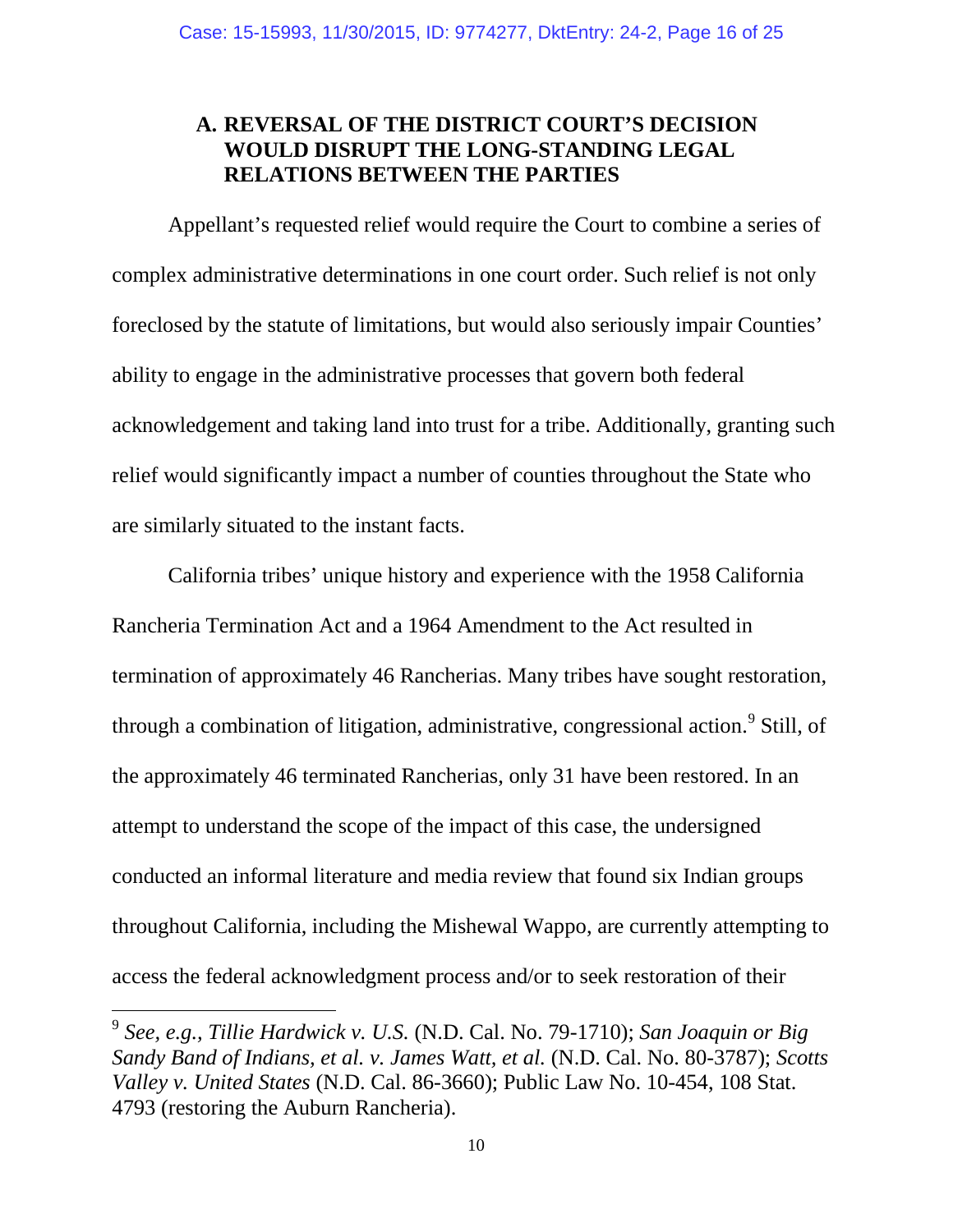Rancherias.[10](#page-16-0) Five Rancherias that were terminated have not yet attempted either federal acknowledgement or restoration of the Rancheria.<sup>[11](#page-16-1)</sup>

Counties have engaged in productive government-to-government relationships with tribes, due in large part to the opportunity provided by the administrative processes that require local governments to identify and discuss their taxing, regulatory, economic and environmental concerns with federal acknowledgement and fee-to-trust decisions. Beginning with these processes, Counties work to implement their best practice of negotiating memoranda of agreement or understanding with local tribes to address the impacts related to tribal developments. A prime focus of County negotiations regarding fee-to-trust applications is to ensure that the off-reservation project impacts are fully mitigated and, in certain Counties, to limit gaming. For example, in Sonoma County, the Board of Supervisors has worked diligently to ensure that the impacts of proposed tribal developments – for all five of the federally recognized tribes in the County – are borne by the tribe. Because of the great importance in productive governmentto-government relationships, Sonoma County has also consistently opposed trust applications where intergovernmental agreements are not reached.

<span id="page-16-0"></span> $10$  The unrecognized and landless rancherias identified who are seeking acknowledgment and restoration are Nevada City Ranchera, Strawberry Valley Rancheria, Mission Creek Rancheria, Colfax Rancheria, and Taylorsville Rancheria.

<span id="page-16-1"></span> $11$  The rancherias who have not yet sought acknowledgment or restoration are Cache Creek, Indian Ranch, Mark West, Ruffey's, and El Dorado.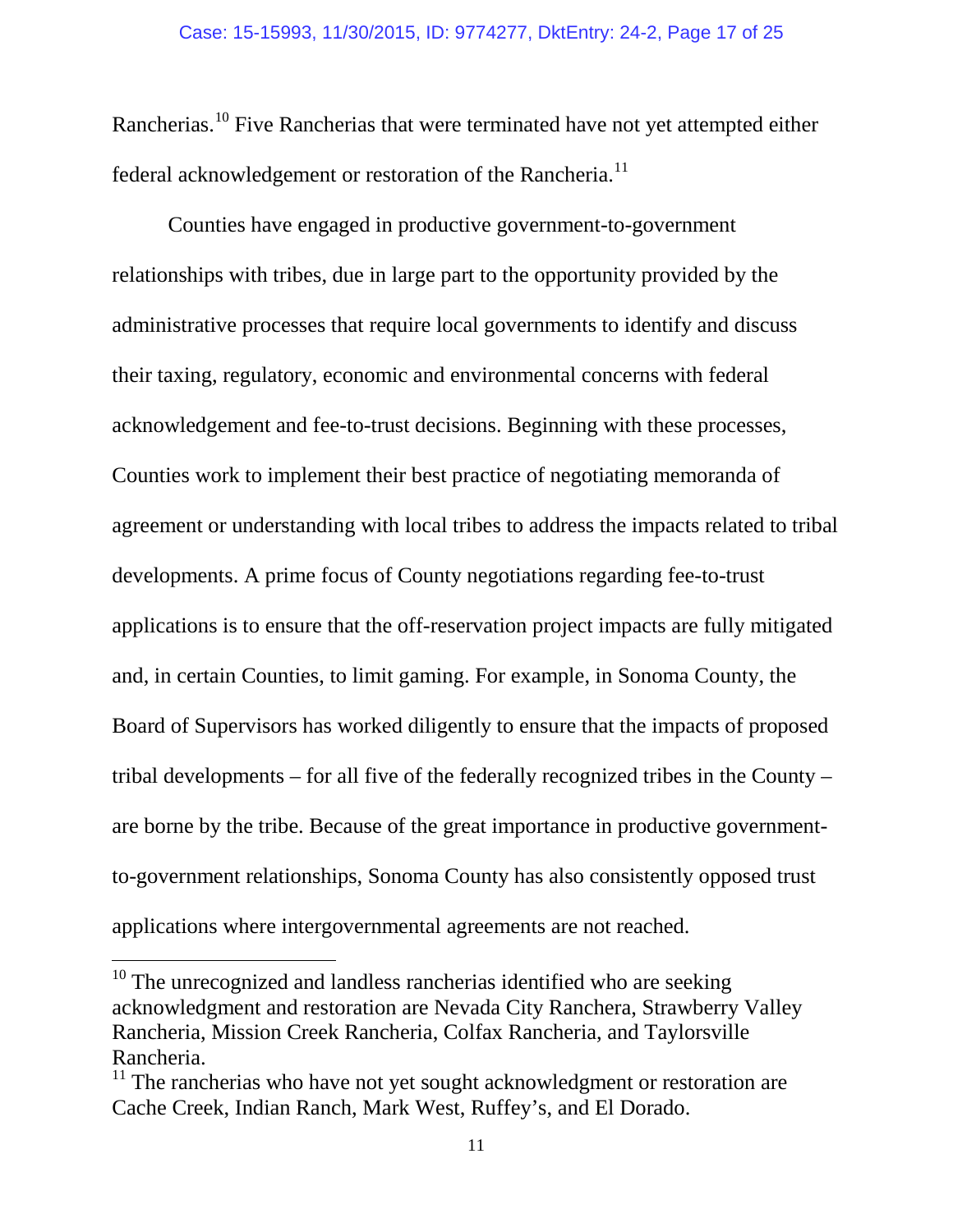Some California Indian groups have sought acknowledgment and land in trust so as to access the economic development opportunities provided by casino or other gaming development. Indeed, Counties' interests over tribal land use have come into sharpest relief in the area of Indian gaming, which is now a multi-billion dollar industry in California. The statutory framework established by Congress to both promote and control Indian casino development is the Indian Gaming Regulatory Act (IGRA).<sup>[12](#page-17-0)</sup> IGRA provides for gaming only on "Indian lands," which generally means trust lands or reservation lands over which the tribal government exercises jurisdiction.<sup>[13](#page-17-1)</sup> The Act further restricts gaming to lands acquired by a tribe prior to the date of IGRA's enactment on October 17, 1988. However, a number of exceptions to this restriction have arisen, and they are of special controversy in California where off-reservation gaming issues predominate.

Here, Appellant's requested relief that any land taken in trust as a result of their litigation be considered "restored lands" telegraphs an intention to move

<span id="page-17-1"></span><span id="page-17-0"></span><sup>&</sup>lt;sup>12</sup> 25 U.S.C. §§ 2701-2721, 18 U.S.C. § 1166.<br><sup>13</sup> *See* 25 U.S.C. § 2703(4); *Kansas v. United States*, 249 F.3d 1213 (10th Cir. 2001). Note that IGRA's application does not depend upon whether the land at issue is "Indian country." Instead, Congress specifically used "Indian lands" as the criterion for IGRA's application. Furthermore, the National Indian Gaming Commission has issued an opinion that Rancheria land owned in fee is Indian Land eligible for gaming, because a Rancheria is the equivalent of a reservation; for this reason, fee land within the exterior boundaries of a Rancheria is eligible. *See* NIGC Buena Vista Rancheria of Me-Wuk Indians Land Determination, *available at* http://www.nigc.gov/Reading\_Room/Indian\_Land\_Opinions/Buena\_Vista\_Ranche ria\_of\_Me-Wuk\_Indians.aspx.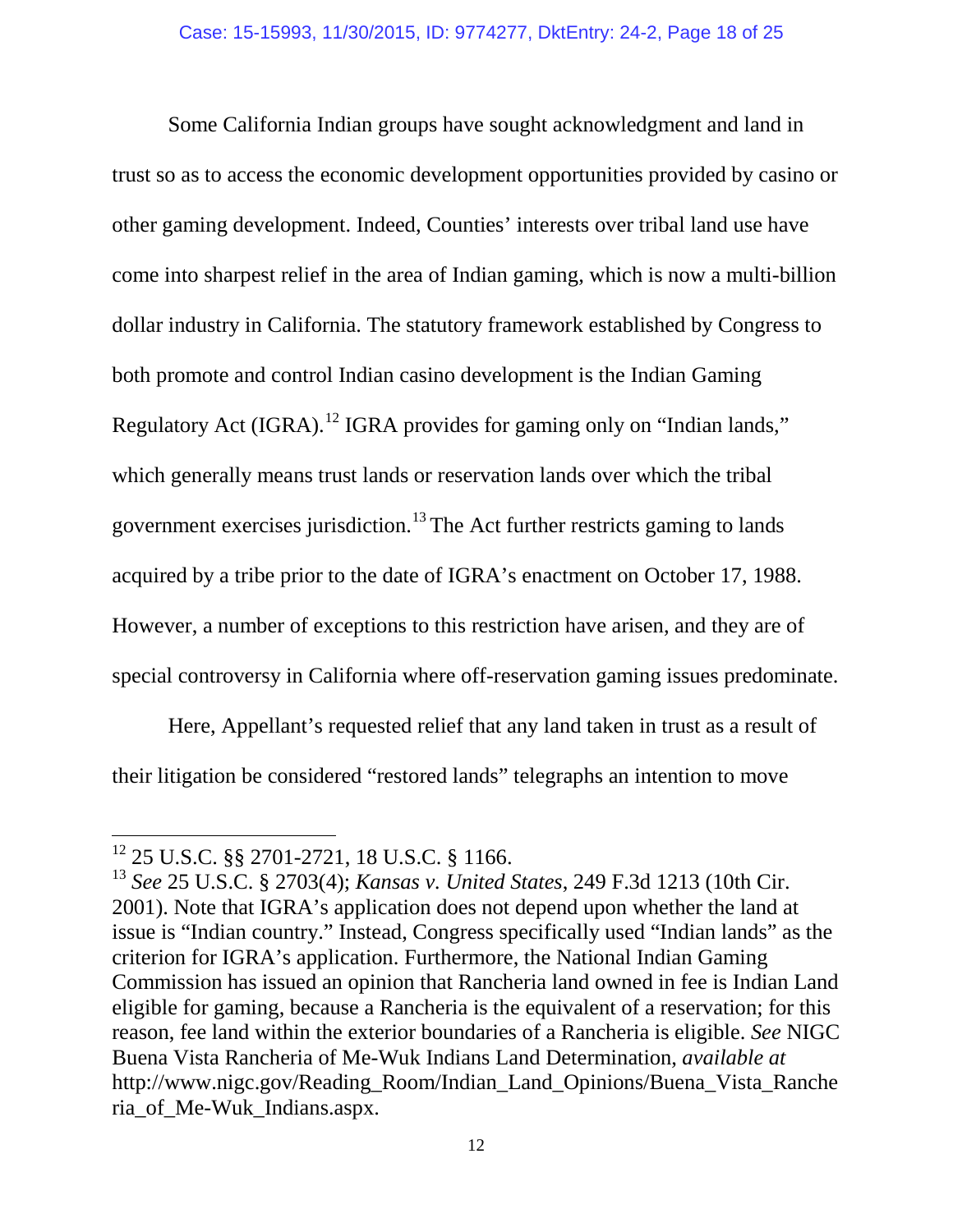towards casino development. Complaint, p. 29; Amended Complaint, pp. 31-32. Counties would be deeply impacted if such action is permitted to occur outside of the administrative processes designed to ensure these decisions benefit from public and local government participation. Counties have long raised environmental, public safety, and regulatory concerns about casino development within the borders of land otherwise under their jurisdiction. Courts have also recognized that the impacts of a trust acquisition are felt beyond the trust parcels themselves. *Scotts Valley Band of Pomo Indians of the Sugar Bowl Rancheria v. United States*, 921 F.2d 924 (9th Cir. 1990). Such longstanding land use planning goals should not be upended by half-century old claims through judicial action.

### **B. THE DISTRICT COURT CORRECTLY FOUND THAT APPELLANT'S CLAIMS ARE TIME-BARRED AND THAT EQUITABLE TOLLING IS INAPPROPRIATE**

Counties have an interest in ensuring that the Appellant is held to the same statute of limitations that applies to all similarly situated Indian groups throughout the State. In the instant case, the record demonstrates that notice of the Rancheria's termination was published in the Federal Register on August 1, 1961. 26 Fed. Reg. at 6875. This event triggered the statute of limitations with regard to all of Appellant's claims – those regarding the breach of fiduciary duty as well as those claims re-styled and plead pursuant to the Administrative Procedures Act. *Wind River Mining Corp. v. U.S.*, 946 F.2d 710, 713 (9<sup>th</sup> Cir. 1991). The facts here are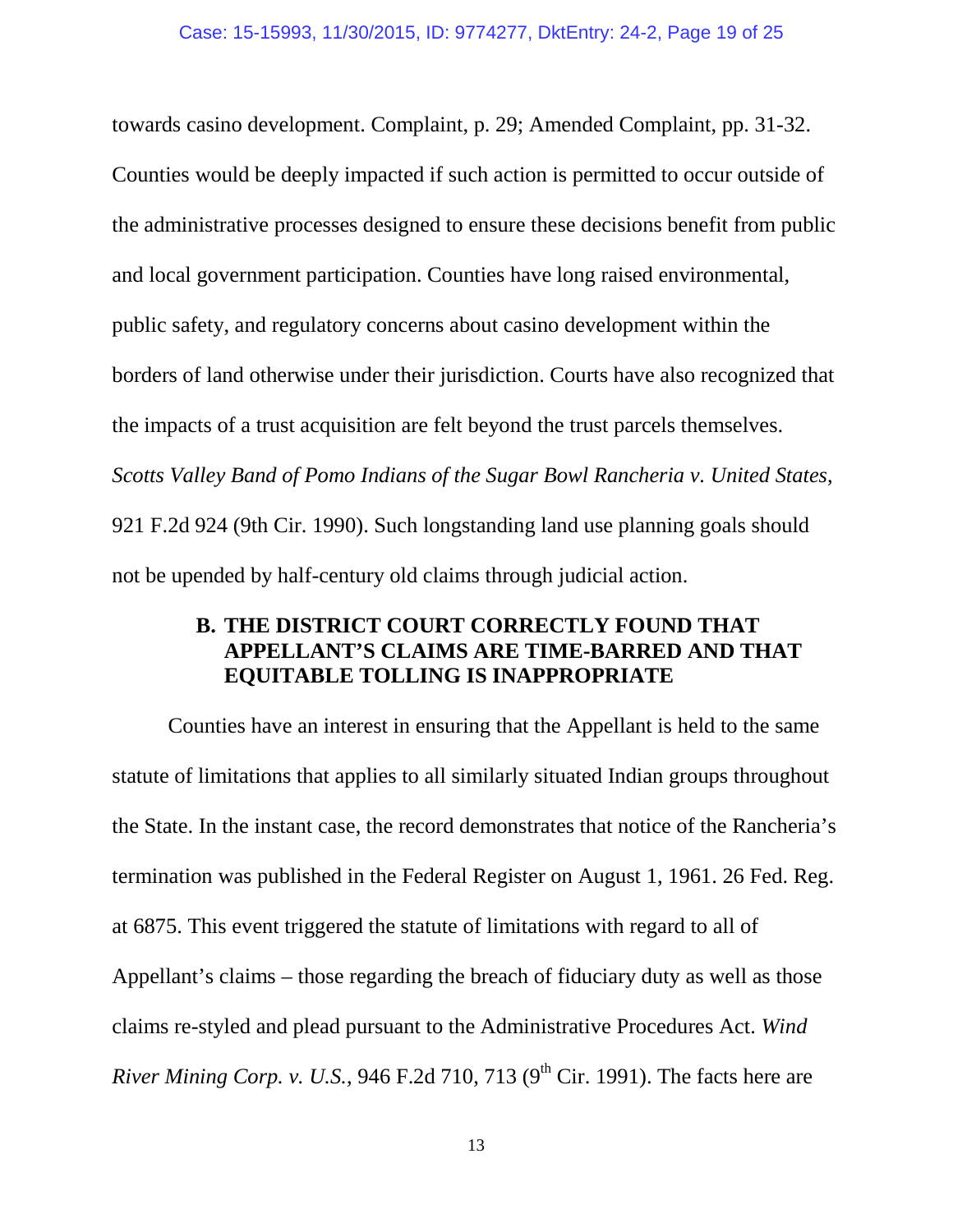analogous to other cases that have dismissed late claims brought by terminated Rancherias. *See Hopland, supra*, 855 F.2d at 1577. *Hopland* also concerned a 1961 termination of a California Rancheria under the California Rancheria Act. In 1976, the Hopland Band of Pomo Indians filed suit against the United States claiming, as here, that the government had unlawfully terminated the Rancheria and the Band's federal status. *Id.,* at p. 1576. The Federal Circuit rejected this claim, holding that "Congress has explicitly provided a plaintiff 6 years in which to file his action and no more." *Id.* at p.1577-78. The court held, as here, that the plaintiff's claims accrued in the 1960s, and that the court had been shown no valid reason why a suit could not have been brought immediately following the improper termination alleged in the 1976 suit. *Id.* at p. 1580. Similarly, in *Felter v. Kempthorne*, 473 F.3d 1255 (D.C. Cir. 2007), the court rejected a late suit, as well as plaintiff's attempt to "recharacterize [its] claim by asserting that Interior's failure to rectify its past illegal termination constitutes a current breach of trust." *Felter*, at p. 1259. The *Felter* court also rejected the application of the continuing violation doctrine, stating, "[a]s we have held, "[a] lingering effect of an unlawful act is not itself an unlawful act." *Id.* (citations omitted).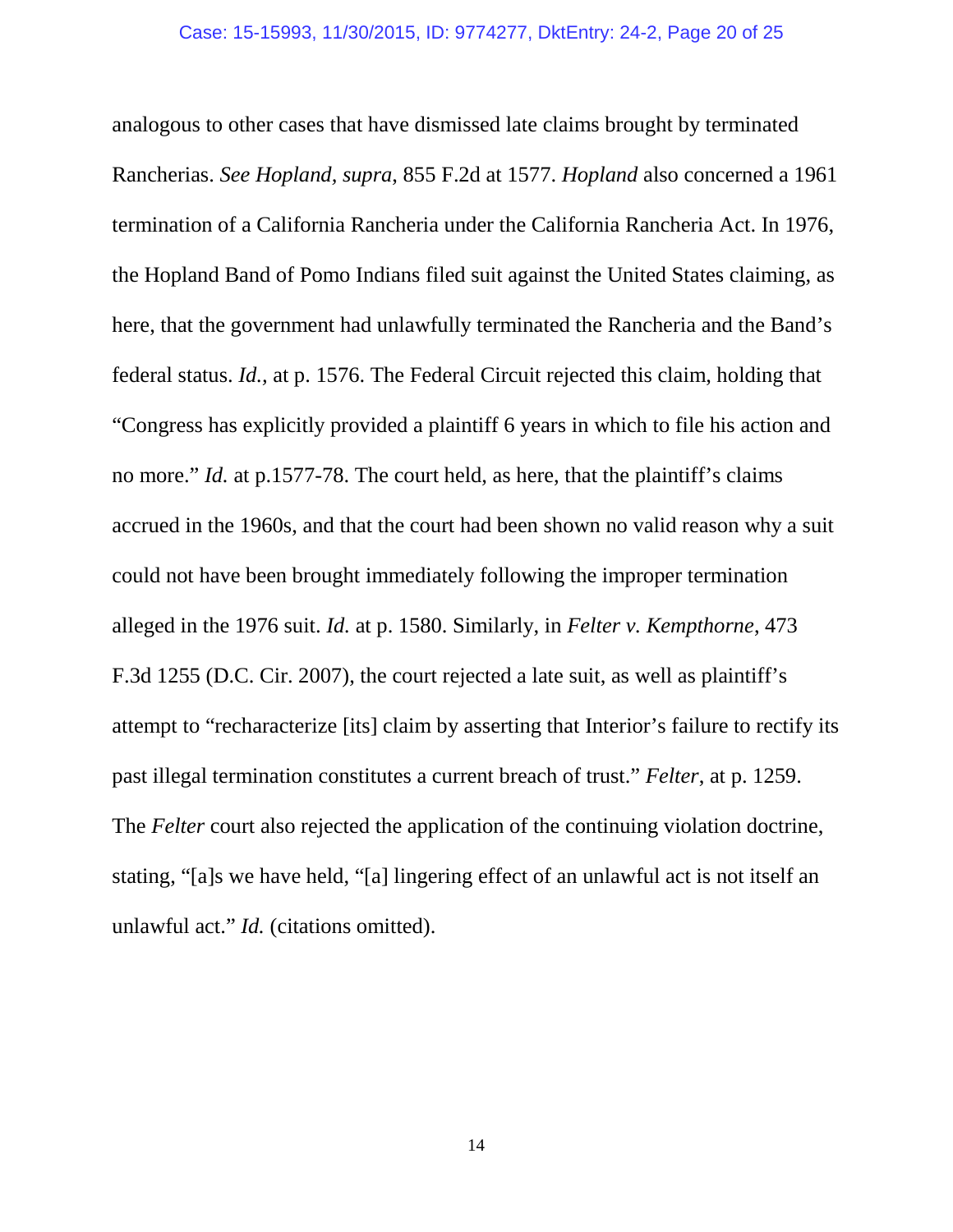Appellant also urges that its claims are salvaged by the equitable tolling doctrine. To the extent that it applies here,  $14$  Appellant is required to have established "(1) that he has been pursuing his rights diligently, and (2) that some extraordinary circumstances stood in his way." *Wong v. Beebe*, 732 F.3d 1030, 1052 (9th Cir. 2013). Appellant has not met its burden here. The Ninth Circuit recognizes equitable tolling of deadlines only "when a petitioner is prevented from filing because of deception, fraud, or error, as long as the petitioner acts with due

 $\overline{a}$ 

The *John R. Sand* decision seemed to conflict with the Ninth Circuit's 1997 holding in *Cedars-Sinai Medical Center v. Shalala* that Section 2401(a) is not jurisdictional (which overturned prior decisions to the contrary). *Cedars-Sinai Med. Ctr. v. Shalala*, 125 F.3d 765 (9th Cir. 1997); *but see Big Spring v. U.S. Bureau of Indian Affairs*, 767 F.2d 614, 616 (9th Cir. 1985) ("Section 2401(a), if it applies, is jurisdictional." (citing *Loring v. United States*, 610 F.2d 649, 650 (9th Cir. 1979))). In another recent Ninth Circuit decision, *Wong v. Beebe,* the Court reversed its previous decision and instead held that section 2401(b) is *not* jurisdictional. 732 F.3d 1030 (9th Cir. 2013). The Supreme Court later affirmed the Ninth Circuit's decision in *Wong*. *United States v. Wong*, 135 S. Ct. 1625 (2015).

The circuit courts, however, are split 5-3 on whether section 2401(a) is a jurisdictional statute of limitations, with a majority finding that section 2401(a) is jurisdictional. *See Herr v. U.S. Forest Serv.,* No. 14-2381, 2015 U.S. App. LEXIS 17643, at \*2 (6th Cir. Oct. 9, 2015) and *Cedars-Sinai, supra*, 125 F.3d at 770-771.

<span id="page-20-0"></span><sup>14</sup> In *John R. Sand & Gravel Co. v. United States*, 552 U.S. 130 (2008), the Supreme Court held that 28 U.S.C. § 2501, which provides that "[e]very claim of which the United States Court of Federal Claims has jurisdiction shall be barred unless the petition thereon is filed within six years after such claim first accrues," is a jurisdictional statute of limitations. A statute of limitations is considered "jurisdictional" when it cannot be waived by a defendant and is not subject to equitable tolling by the courts.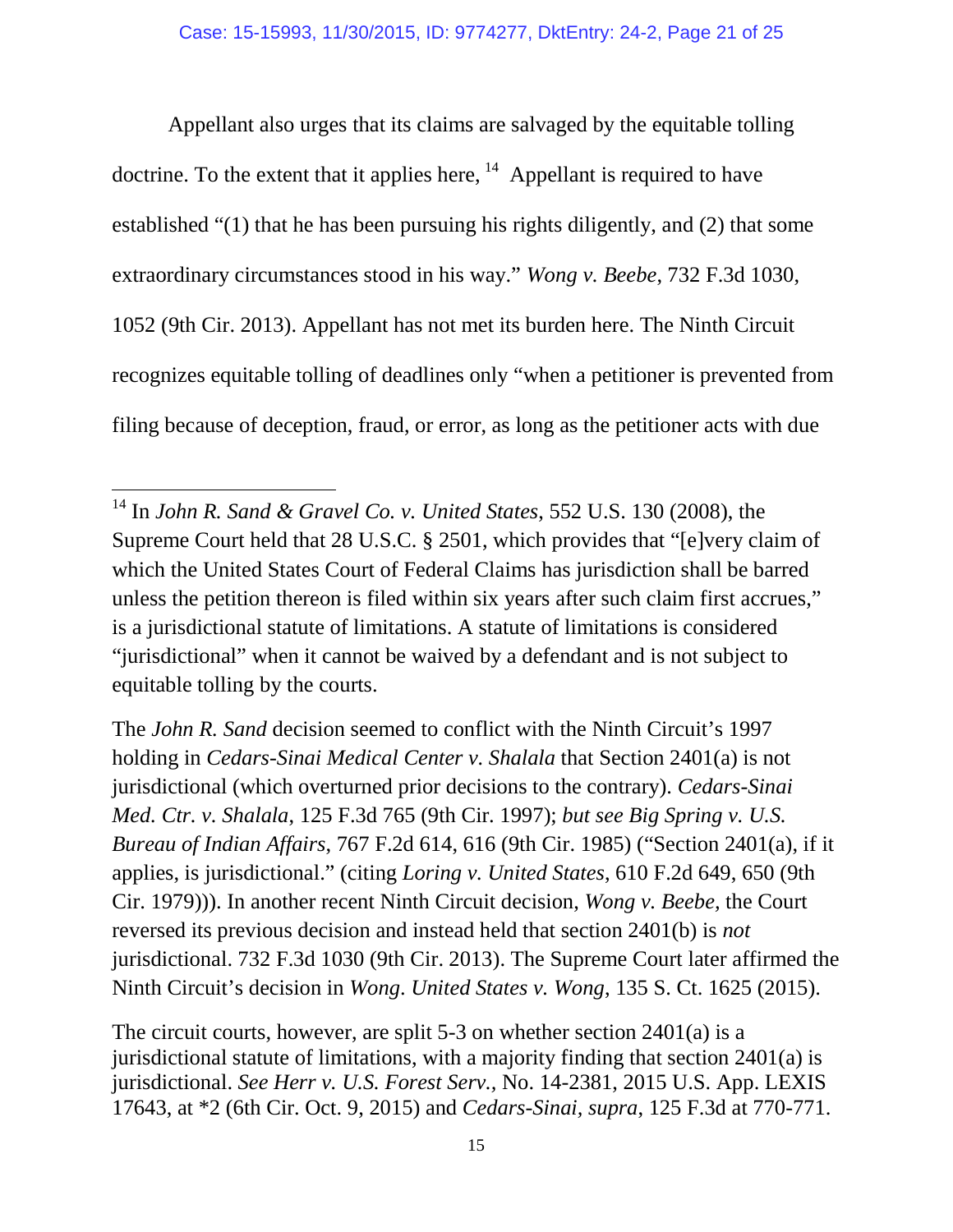diligence in discovering the deception, fraud, or error." *Iturribarria v. INS*, 321 F.3d 889, 897 (9th Cir. 2003). Similarly, in *De La Torre v. United States*, No. C 02-1942 CRB, 2004 U.S. Dist. LEXIS 18500 at \*40 (N.D. Cal. Sept. 10, 2004), the Court noted, in connection with a request for equitable tolling of the limitations period of 28 U.S.C. § 2401, that "plaintiff must establish that the United States' misconduct was in some way designed to prevent plaintiffs from meeting the filing deadline." Appellant fails to identify any wrongful act of the Department occurring during the six years following the accrual of its claim in August 1962, and instead relies on a series of documents beginning in 1987, none of which meets the standard required to equitably toll the statute, and all of which fall far after Appellant's statute expired. Appellant utterly fails to meet its burden to equitably toll its statute here.

### **C. EVEN IF THE COURT REACHES APPELLANT'S CLAIMS, APPELLANT'S CHALLENGE IS INVALID**

Appellant argues, for the first time in this appeal, that its claims for relief – federal recognition, specifically – are an appropriate remedy for the Appellee's withdrawal of recognition, which is not tied to the termination of the Alexander Valley Rancheria in 1961. This argument allows Appellant to claim that no statute of limitation applies to this withdrawal of recognition, because the "designation has gone missing", and that the "United States seemed to no longer acknowledge the Wappo Tribe." Appellant's Opening Brief, at p. 5.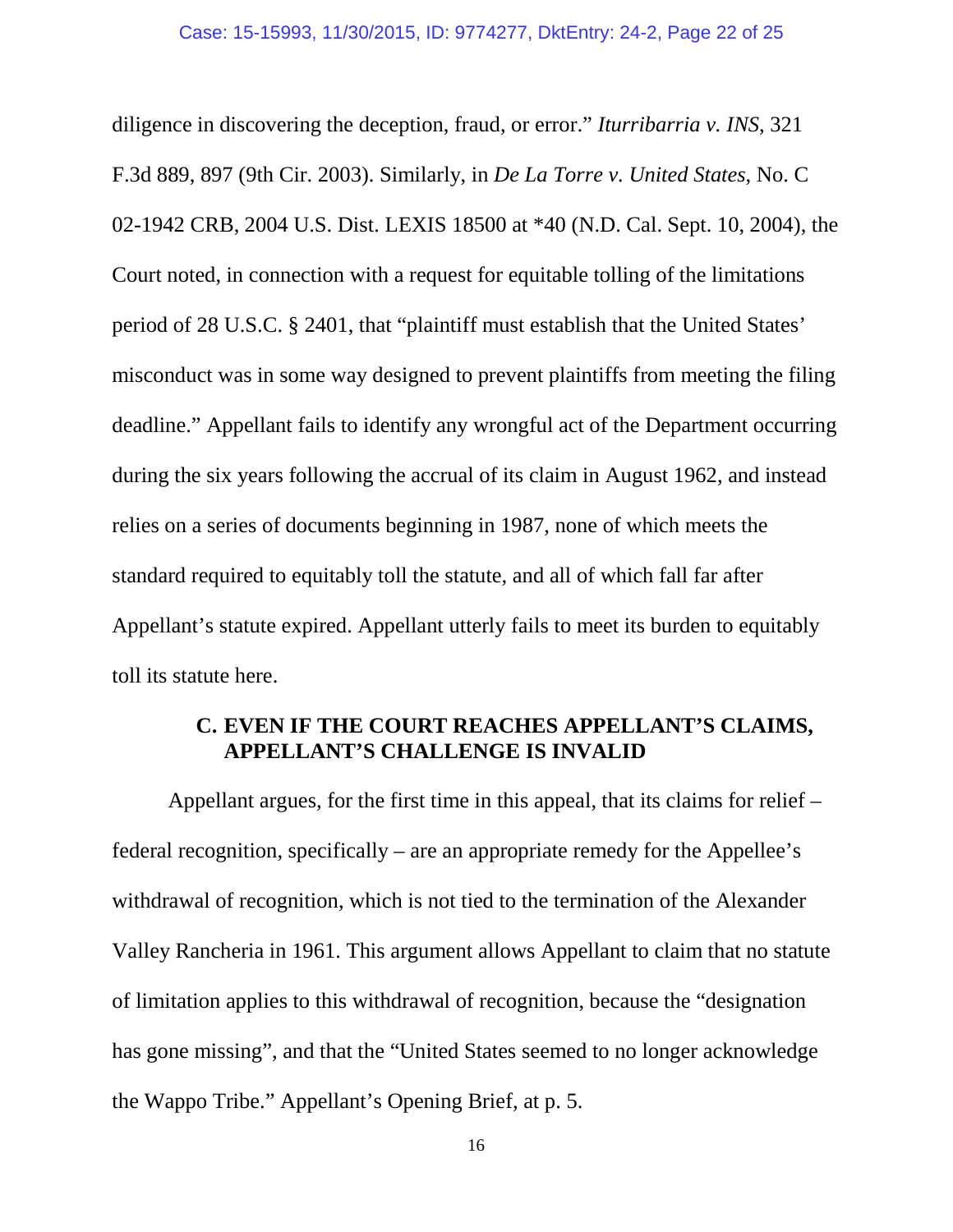Appellant's claim here fails for two reasons: 1) it never raised this argument at any moment prior to its appeal and thus, it has waived it; and 2) it has failed to exhaust its administrative remedies with the Department of the Interior (in a Part 83 process, as described above, *supra* section B.1.). It is the second failure here that most concerns Counties herein. Whether the Mishewal Wappo are recognized by the federal government "should be made in the first instance by the Department of the Interior…", which provides for a full administrative process in which impacted counties may participate. Allowing Appellant to violate the basic principle of administrative exhaustion here will impact not only the affected counties in the instant case, but will be felt by many others throughout the State.

### **IV. CONCLUSION**

Counties respectfully urge the Court to affirm the district court's decision in this matter.

Dated: November 30, 2015 Respectfully submitted,

BRUCE GOLDSTEIN COUNTY COUNSEL

By: /s/ Alegría G. De La Cruz ALEGRÍA G. DE LA CRUZ Deputy County Counsel

> Attorneys for *amicus curiae* the California State Association of Counties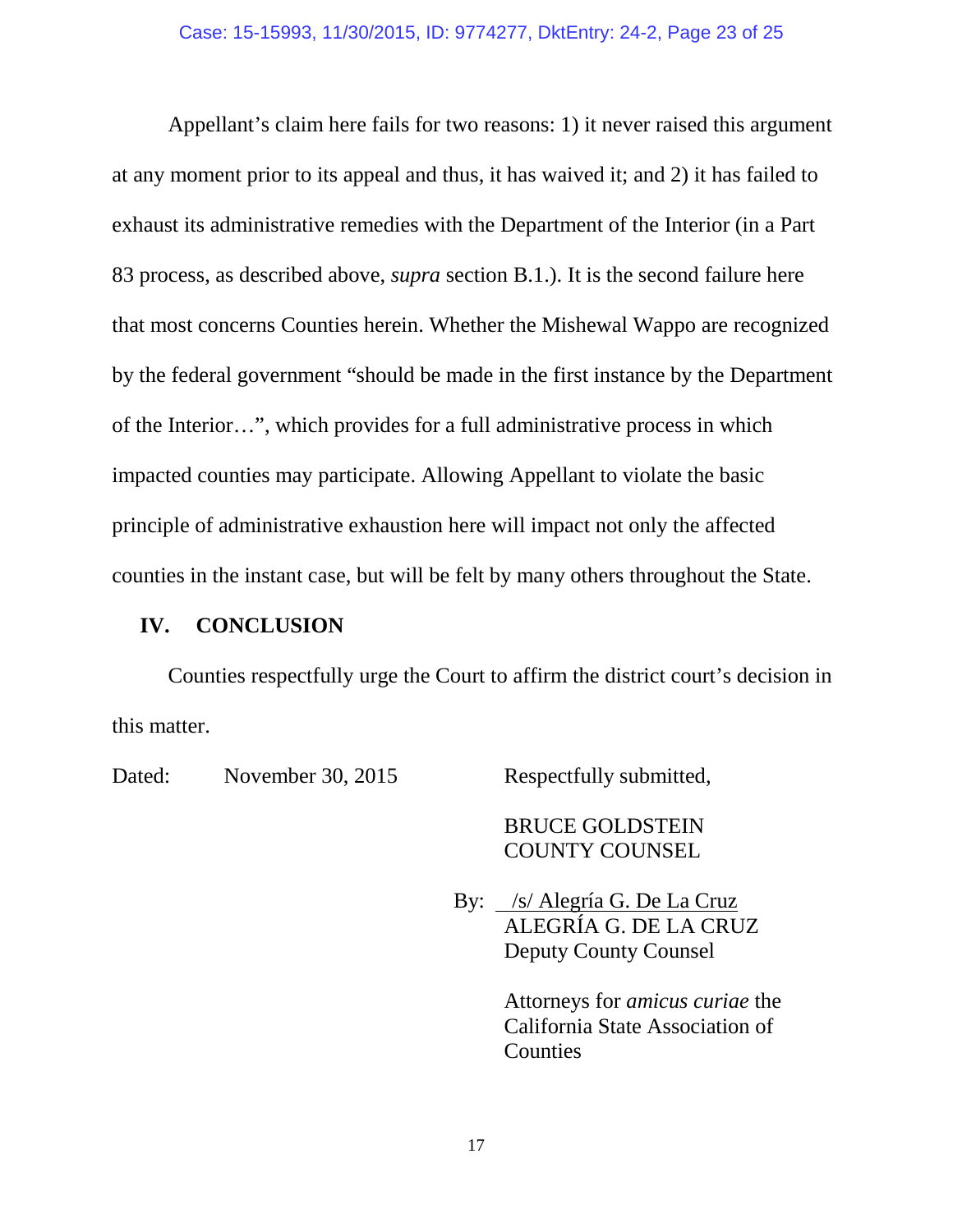## **CERTIFICATE OF COMPLIANCE**

I certify that, pursuant to Federal Rule of Appellate Procedure 32(a)(7)(C)

and Ninth Circuit Rules 32-1, this *amicus curiae* brief is proportionately spaced,

has a typeface of 14 points, and contains approximately 4,282 words.

Dated: November 30, 2015

Respectfully submitted, BRUCE GOLDSTEIN County Counsel Sonoma County

By: /s/ Alegría G. De La Cruz

ALEGRÍA G. DE LA CRUZ Deputy County Counsel Sonoma County

Attorneys for *amicus curiae* the California State Association of **Counties**